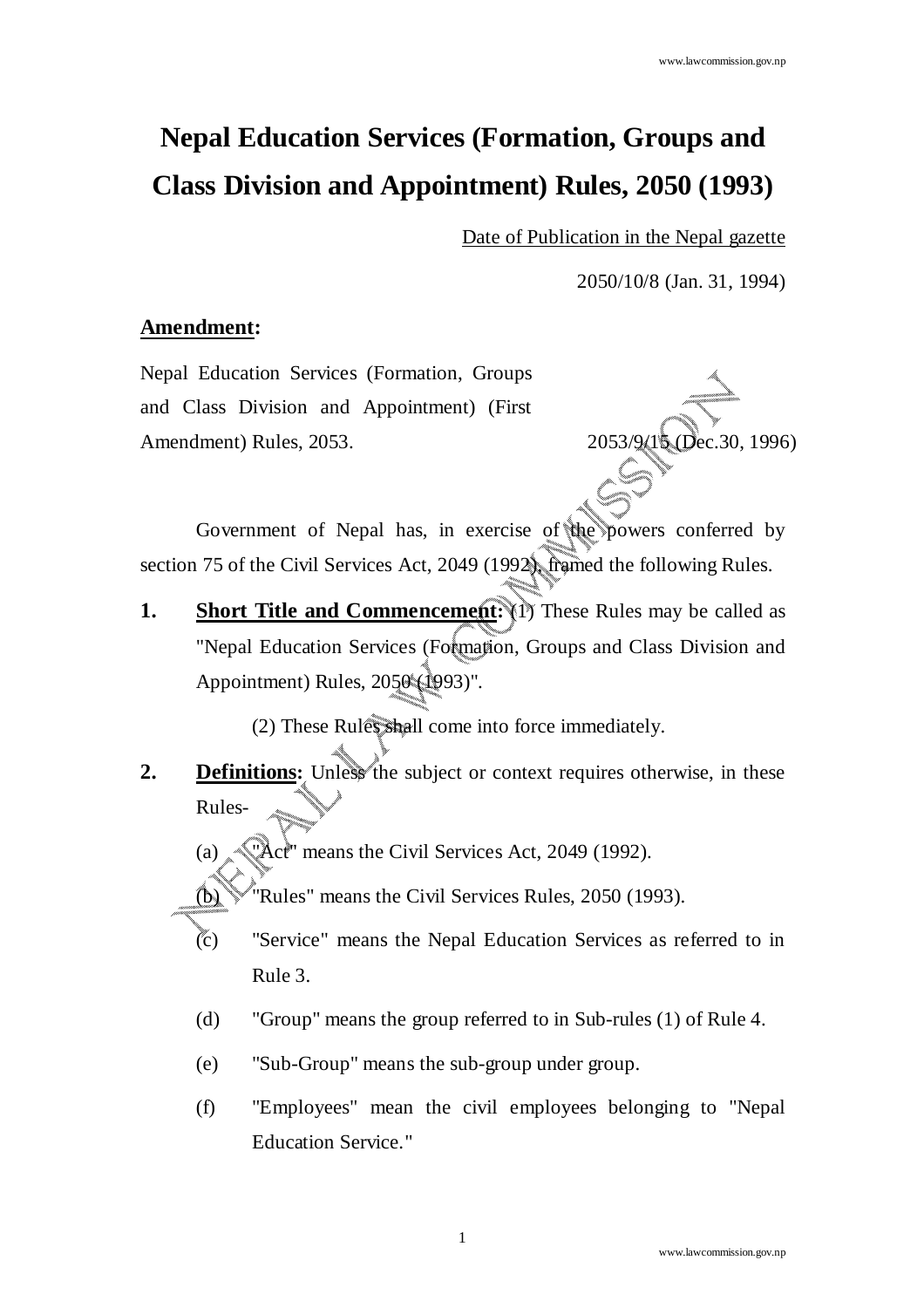- **3.** Formation of service: The Nepal Education Service has been formed pursuant to section 3 of the Act.
- **4. Group, sub-group, class and posts:** (1) The service shall consist of groups and sub-groups belonging to the posts of same nature on the basis of nature of works of service, the minimum qualification required for performing those works and job specification as referred to in schedule
	- (a) Gazetted:
- (2) There shall be the following classes in the service:<br>
(a) Gazetted:<br>
(1) Special class (1) Special class (2) First class (3) Second class
	- $(4)$  Third class

 $(b)$  Non-gazettes  $(1)$  First class Second class

(3) Third class

(4) Fourth class

In the special class of the Service, there may be posts as prescribed by Government of Nepal.

(4) Posts of classed and classless posts belonging to the group and sub-group shall be as referred to in schedule- 2.

**5. Classification of Employees:** The employees being engaged in the following groups and sub-groups of the Nepal Teachers Services at the time of commencement of these Rules, have been classified in the following groups and sub-groups: -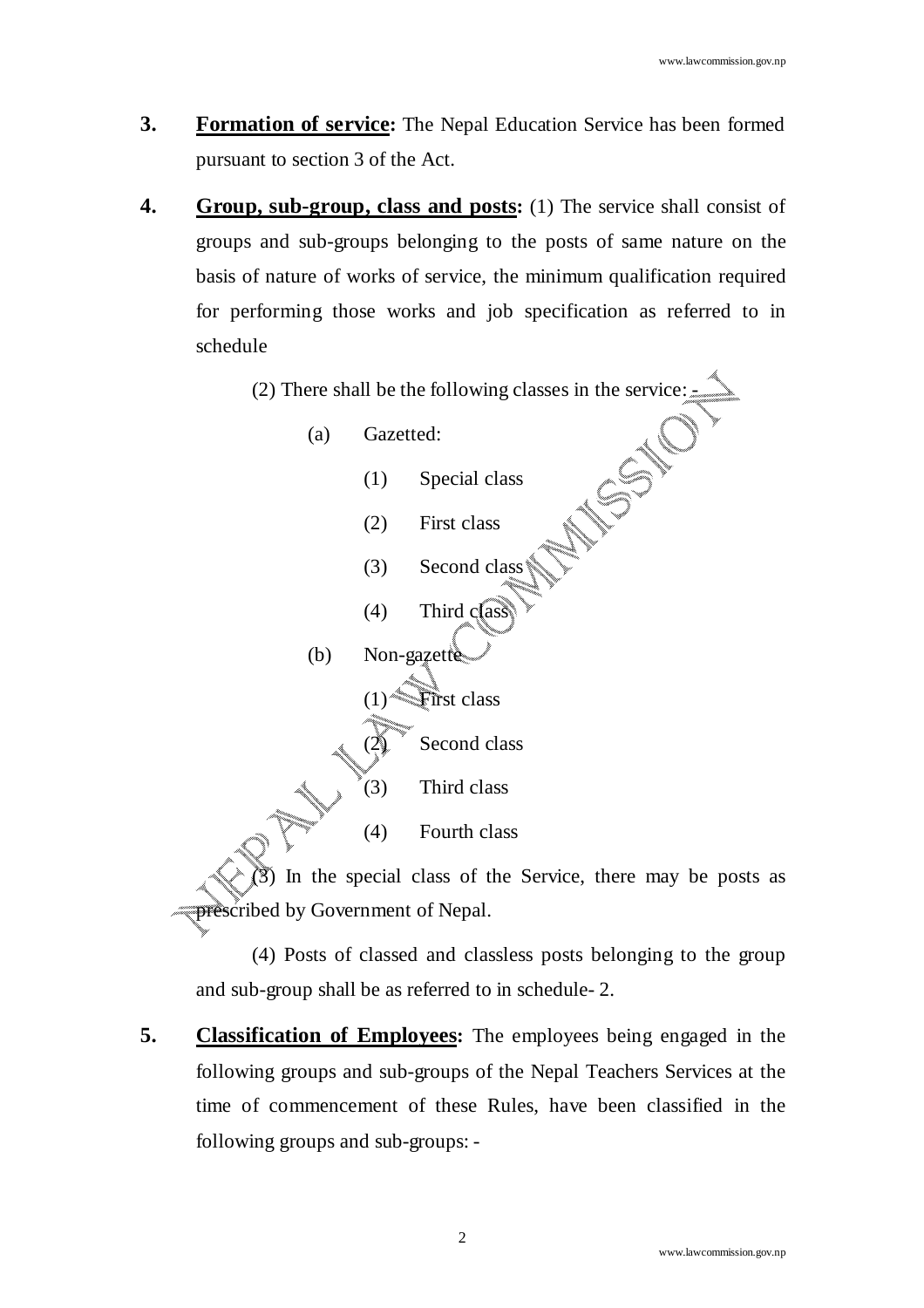- (a) Employees engaged in teaching group, higher education have been classified into teaching group, higher education sub-group.
- (b) Employees engaged in teaching group, secondary education have been classified into teaching group secondary education sub-group.
- (c) Employees engaged in printing group, press engineering sub-group have been classified into printing management group, press-engineering subgroup.
- (d) Employees engaged in printing group, press management sub-group.
- (e) Employees engaged in painting and photography group, photography sub-group have been engaged into arts, group drawing sub-group.
- (f) Employees engaged in printing and photography group photography sub-group.
	- (g) Employees engaged in Tests and measurement group, educational tests and measurement subgroup have been classified into experiment and evaluation group, educational Experiment and evaluation sub-group.
- (h) Employees engaged in tests and measurement group, personnel tests and measurement sub-group have been engaged into experiment and evaluation group, employees experiment and evaluation subgroup.
- (i) Employees engaged in library services group have been classified in library science group.

WR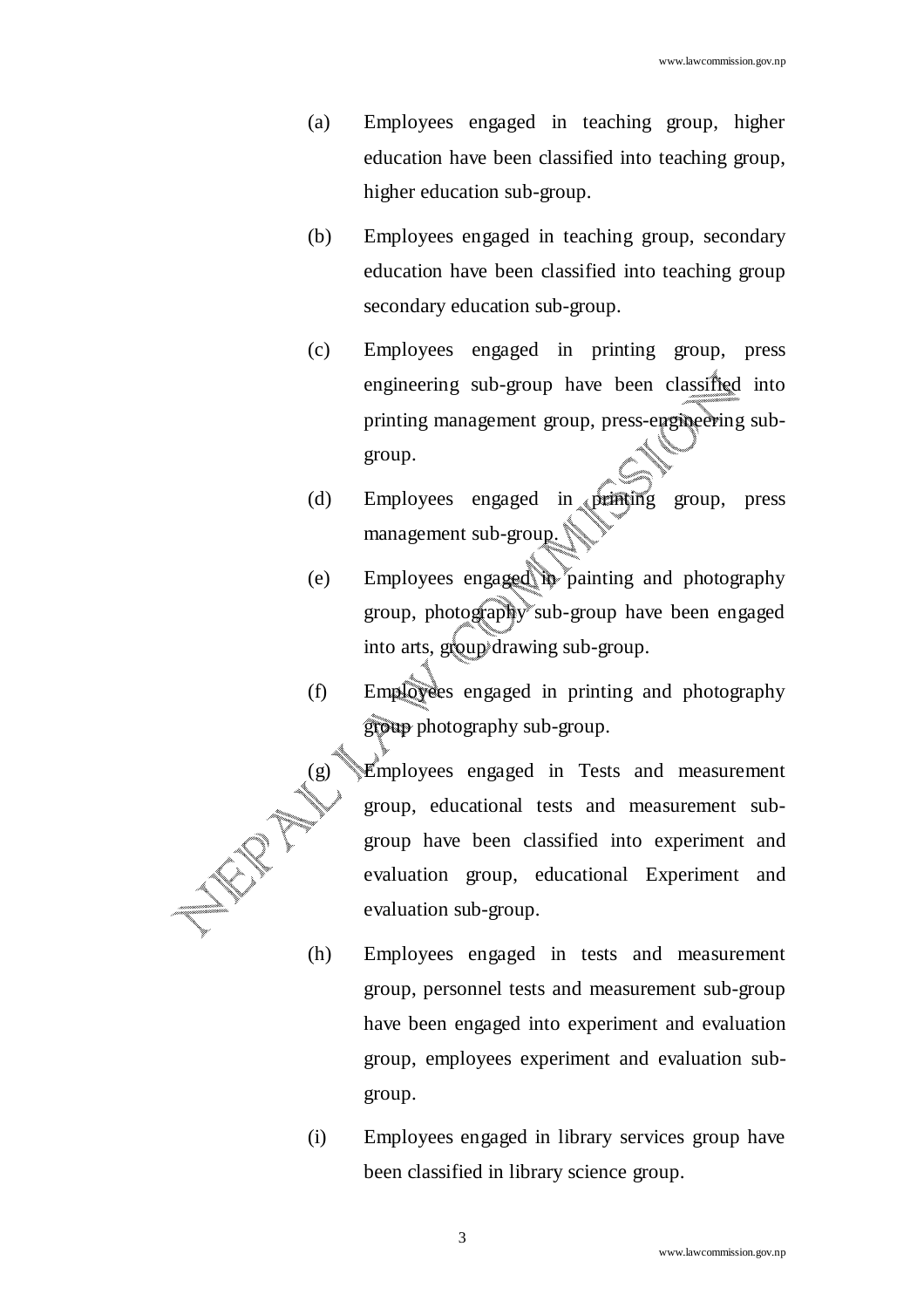(2) Employees engaged in the Nepal Education Service at the time of commencement of these rules, other then the ones referred to in Sub-rule (1), shall be informed about their group and sub-group having them classified on the basis of their academic qualification, work efficiency and experience.

**6. Fulfillment of vacant posts**: (1) Vacant posts of the service, group and sub- group, shall be fulfilled pursuant to Sub-rule (a) of Section 7 of the Act.

(2) While fulfilling vacant classless posts by new appointment, they shall be fulfilled by an open competition.

- **7. Qualification for appointment:** While fulfilling posts vacant in the concerned groups and sub-groups, persons not disqualified under section 10 of the Act and having the qualifications referred to in schedule 3 may be the candidates.
- **8. Provision of Transfer:** While transferring employees of group and sub-groups they shall be transferred only in the posts of the groups and sub-group subject to Chapter 6 of the Rules.
- 9. Provision Relating to Academic Qualification: **\***............................For the purpose of promotion in gazetted posts, academic qualification referred to in Sub-rule (3) of Rule 81 of the Rules and for promotion in non-gazetted posts minimum academic qualification for entry into the **respective posts shall be required.**

Provided that, in case of employees engaged in the service, group and sub-group at the commencement of these Rules, the academic qualification prescribed for entry in such service, groups and sub-group shall be deemed to be minimum academic qualification for the purpose of these Rules.

<sup>♠</sup> Repealed by the first Amendment.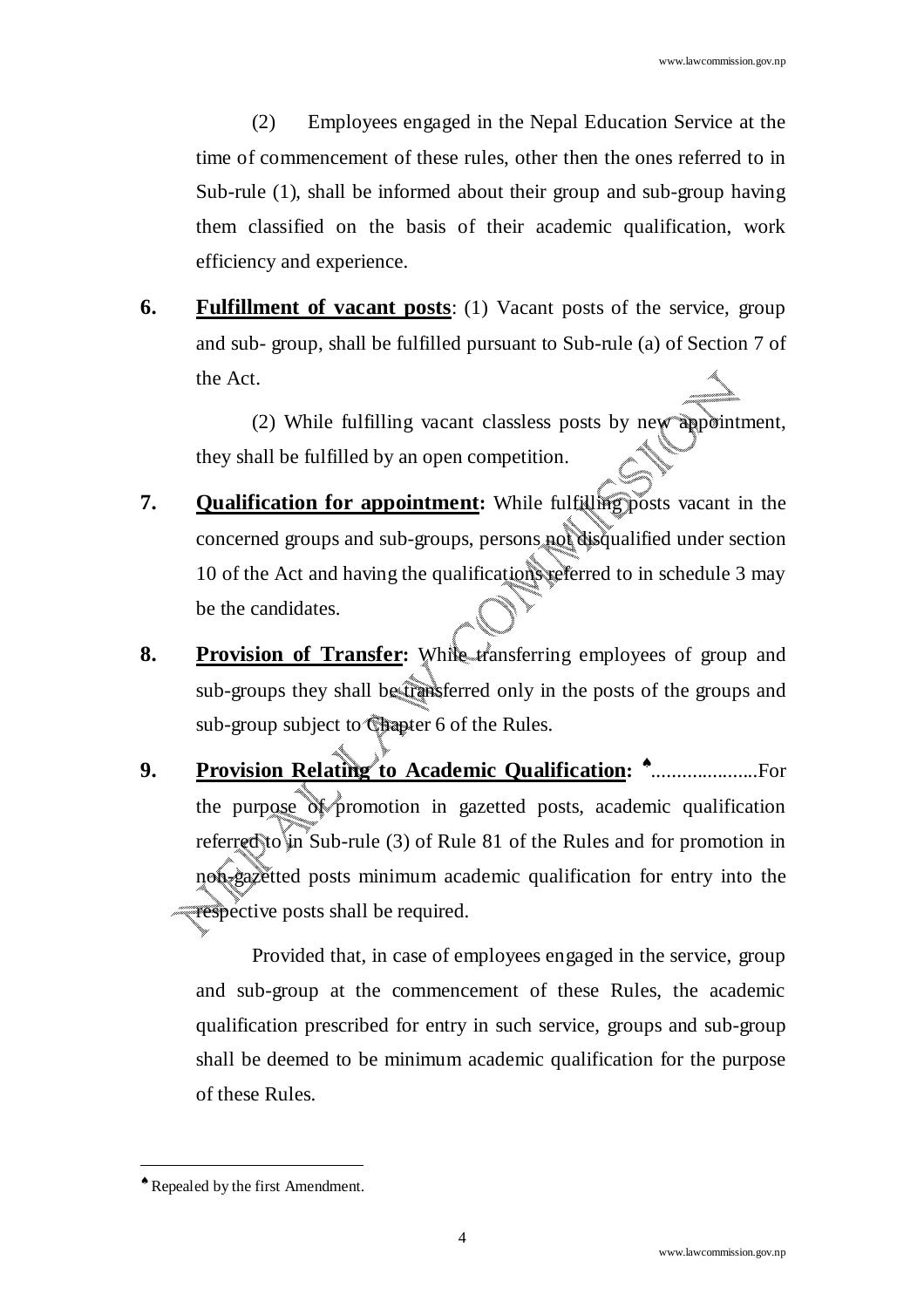- **10. Provision Relating to operation of service, group and subgroup:** The Ministry of Education, Culture and social Welfare shall operate and administer the service, group and sub-groups Administration in policy matters.
- **11. Alteration in schedules:** Government of Nepal may, by publication of a qualification in the Nepal gazette, bring necessary alteration in schedules as may be necessary.
- **12. Repeal and Saving:** (1) The Nepal Education service (Formation) Rules, 2016 and the Nepal Education Services (Division of groups and classes appointment and promotion) Rules, 2033 have been repealed.

(2) Actions taken under the Rules referred to in Sub-rule (1) shall<br>be deemed to have been carried out under these Rules. be deemed to have been carried out under these Rules.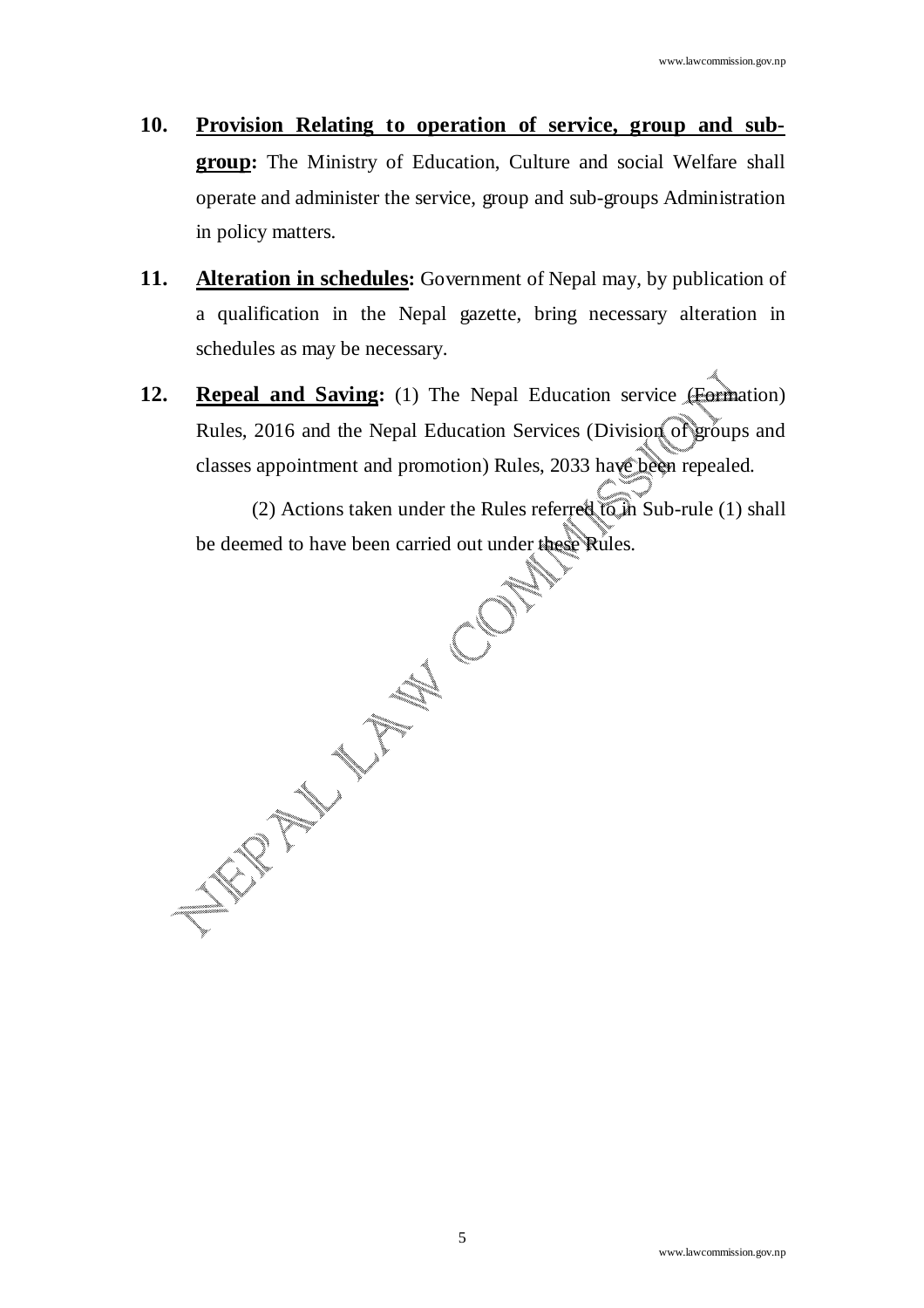# **Schedule-1**

## (Relating to Sub-rule (1) of Rule 4)

| S. No.         | Group               | Sub-Group                                 |
|----------------|---------------------|-------------------------------------------|
| $\mathbf{1}$   | Teaching            | (a) Higher Secondary Education            |
|                |                     | (b) Secondary Education                   |
| $\overline{2}$ | Education           | (a) English                               |
|                | Administration      | (b) Nepali                                |
|                |                     | (c) Sanskrit                              |
|                |                     | (d) Science                               |
|                |                     | (e) Mathematics                           |
|                |                     | Social Education<br>(f)                   |
|                |                     | (g) Vocational Education                  |
|                |                     | Physical Education<br>(h)                 |
|                |                     | Supervision<br>$\left(1\right)$           |
| 3              | Printing Management | (a) Press Engineering                     |
|                |                     | (b) Printing Management                   |
| $\overline{4}$ | Arts                | (c) Drawing                               |
|                |                     | (d) Photography                           |
| 5              | Archaeology         | (a) Archaeology                           |
|                |                     | (b) Museum                                |
| 6              | Experiment and      | (a) Educational Experiment and Evaluation |
|                | Evaluation          | (b) Personnel Experiment and Evaluation   |
| 7              | Library Science     |                                           |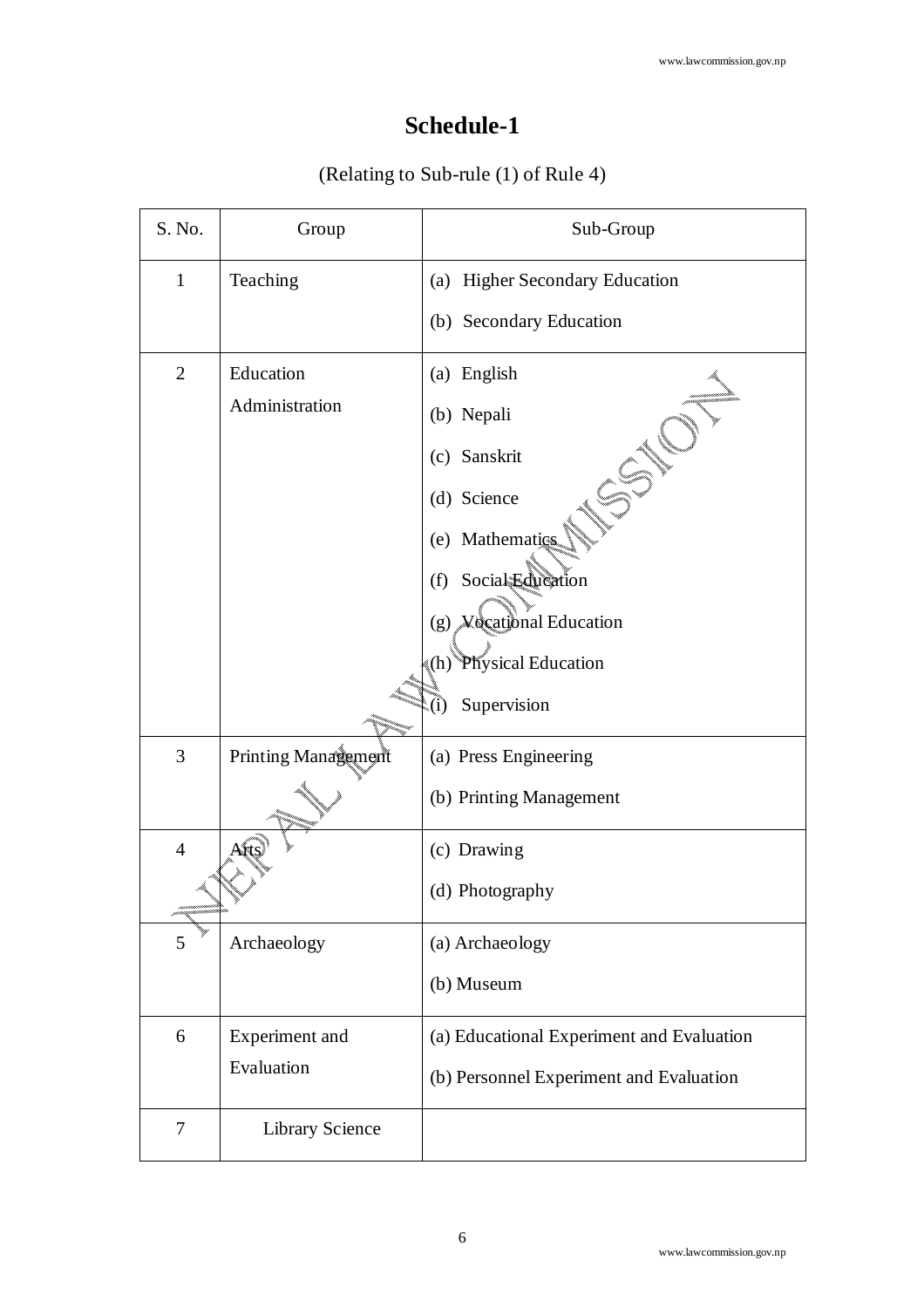## ∗**Schedule - 2**

|                  | (Relating to Sub-rule $(4)$ of Rule 4) |                          |                          |                                                          |              |                             |                          |  |  |  |  |  |
|------------------|----------------------------------------|--------------------------|--------------------------|----------------------------------------------------------|--------------|-----------------------------|--------------------------|--|--|--|--|--|
|                  |                                        |                          |                          | Name of Posts in the Group and Sub-group of the Service. |              |                             |                          |  |  |  |  |  |
|                  |                                        |                          |                          |                                                          |              |                             |                          |  |  |  |  |  |
|                  |                                        |                          |                          |                                                          |              |                             |                          |  |  |  |  |  |
|                  |                                        | (b) Education            | $(c)$ Printing           |                                                          | (e)          |                             |                          |  |  |  |  |  |
| <b>Education</b> | (a) Teaching                           | <b>Administration</b>    | <b>Management</b>        | $(d)$ Arts                                               | Archaeology  | (f) Experiment and          | $(g)$ Library            |  |  |  |  |  |
| <b>Service</b>   | Group                                  | Group                    | Group                    | Group                                                    | Group        | <b>Evaluation Group</b>     | <b>Science Group</b>     |  |  |  |  |  |
|                  |                                        |                          |                          |                                                          |              |                             |                          |  |  |  |  |  |
| (a) Posts in     | $(a)$ Higher                           |                          | (a) Painting             | (a)                                                      |              | (a) Personnel               |                          |  |  |  |  |  |
| the Special      | Education                              |                          | Management               | Photography                                              |              | Experiment and              |                          |  |  |  |  |  |
| Class            | Sub-group                              |                          | Sub-group                | Sub <sub>tgroup</sub>                                    |              | <b>Evaluation Sub-group</b> |                          |  |  |  |  |  |
| Posts as         | 1. Posts in                            | 1. Posts in              | 1. Posts in              | 4. Posts in                                              | 1. Posts in  | 1. Posts in Gazetted        | 1. Posts in              |  |  |  |  |  |
| Specified by     | Gazetted 1st                           | Gazetted 1 <sup>st</sup> | Gazetted 2 <sup>nd</sup> | Gazetted $2^{nd}$                                        | Gazetted 1st |                             | Gazetted 2 <sup>nd</sup> |  |  |  |  |  |
| Government       | Class                                  | Class                    | Class                    | Class                                                    | Class        | 1 <sup>st</sup> Class       | Class                    |  |  |  |  |  |
| of Nepal         | Professor                              | Joint Secretary          | Senior                   | Chief                                                    | Director     | <b>Chief Psychologist</b>   | <b>Chief Librarian</b>   |  |  |  |  |  |
|                  |                                        |                          | <b>Runting</b>           | Photographer                                             | General      |                             |                          |  |  |  |  |  |
|                  |                                        | Director                 | Officer                  | Senior                                                   | Deputy       |                             |                          |  |  |  |  |  |
|                  |                                        | Executive                |                          | Photographer                                             | Director     |                             |                          |  |  |  |  |  |
|                  |                                        | Director                 |                          |                                                          | General      |                             |                          |  |  |  |  |  |

<sup>∗</sup> Amended by the Notice Published in the Nepal Gazette on 2053/9/15 (Dec. 15, 1996 A.D.)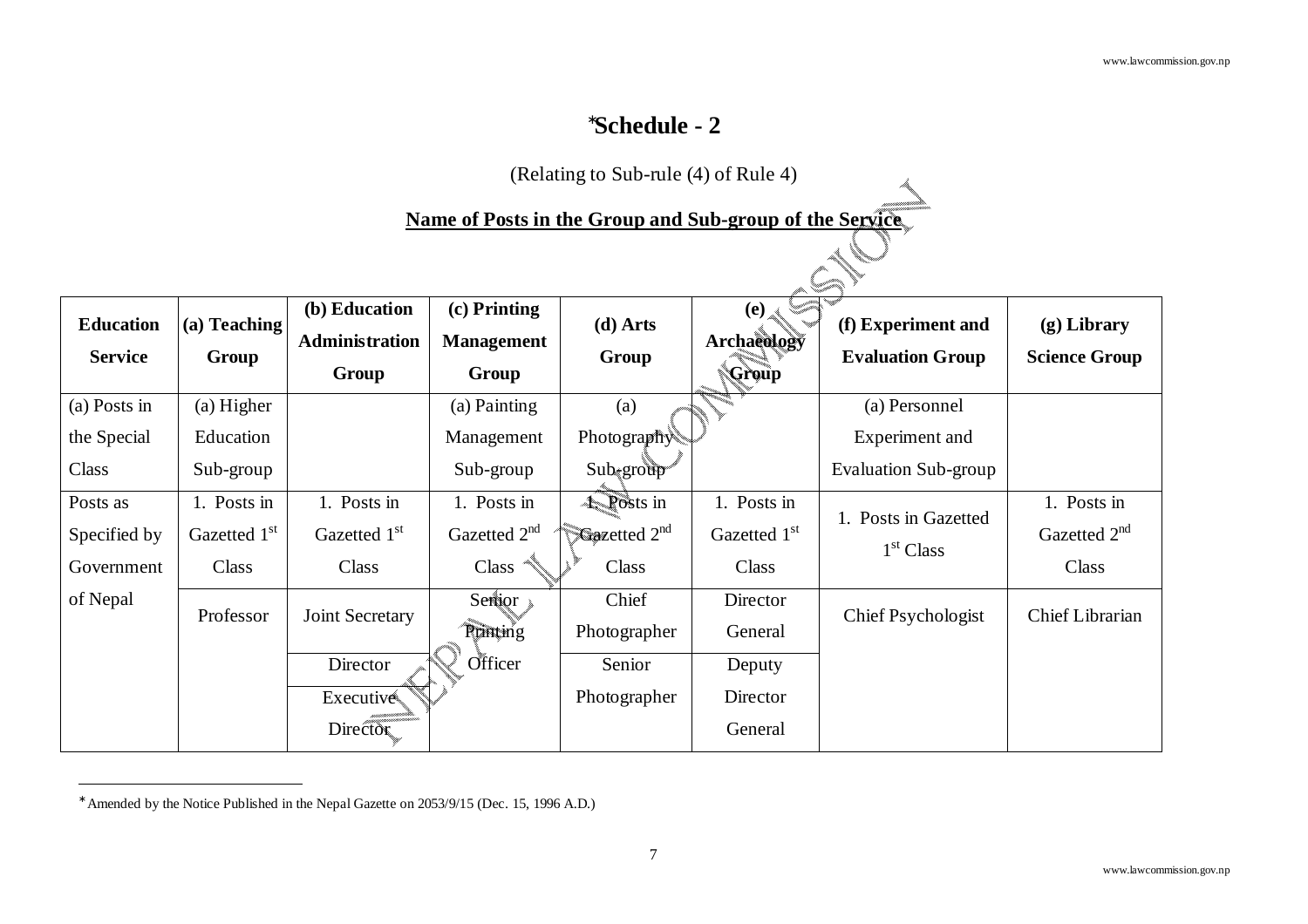| <b>Education</b> | (a) Teaching                                      | (b) Education<br>Administration                  | (c) Printing<br><b>Management</b>                | $(d)$ Arts                                                      | <b>(e)</b><br><b>Archaeology</b>                 | (f) Experiment and                               | $(g)$ Library                                    |
|------------------|---------------------------------------------------|--------------------------------------------------|--------------------------------------------------|-----------------------------------------------------------------|--------------------------------------------------|--------------------------------------------------|--------------------------------------------------|
| <b>Service</b>   | Group                                             | Group                                            | Group                                            | Group                                                           | Group                                            | <b>Evaluation Group</b>                          | <b>Science Group</b>                             |
|                  |                                                   | Director                                         |                                                  |                                                                 |                                                  |                                                  |                                                  |
|                  |                                                   | General                                          |                                                  |                                                                 |                                                  |                                                  |                                                  |
|                  |                                                   | Controller                                       |                                                  |                                                                 | ATES !                                           |                                                  |                                                  |
|                  |                                                   | Regional                                         |                                                  |                                                                 |                                                  |                                                  |                                                  |
|                  |                                                   | Education                                        |                                                  |                                                                 |                                                  |                                                  |                                                  |
|                  |                                                   | Director                                         |                                                  |                                                                 |                                                  |                                                  |                                                  |
|                  | 2. Posts in<br>Gazetted 2 <sup>nd</sup><br>Class  | 2. Posts in<br>Gazetted 2 <sup>nd</sup><br>Class | 2. Posts in<br>Gazetted 2 <sup>nd</sup><br>Class | 2. Posts in<br>Gazetted <sup>2nd</sup><br>Class<br>Photographer | 2. Posts in<br>Gazetted 2 <sup>nd</sup><br>Class | 2. Posts in Gazetted<br>2 <sup>nd</sup><br>Class | 2. Posts in<br>Gazetted 2 <sup>nd</sup><br>Class |
|                  | Professor                                         | <b>Under Secretary</b>                           | Press <<br>Supervisor                            | <sup>†</sup> Photographer                                       | Chief<br>Research<br>Officer                     | <b>Chief Psychologist</b>                        | Library Officer                                  |
|                  | 3. Posts in<br>Gazetted 3rd<br>Class<br>Professor | Deputy Director                                  | Printing<br>Manager                              | Reprographer                                                    | Chief<br>Archaeologica<br>1 Officer              | Curriculum Expert                                | Sariyee Officer                                  |

<sup>#</sup> Amended by the Notice Published in the Nepal Gazette on 2059/3/24 (July 8, 2002 A.D.)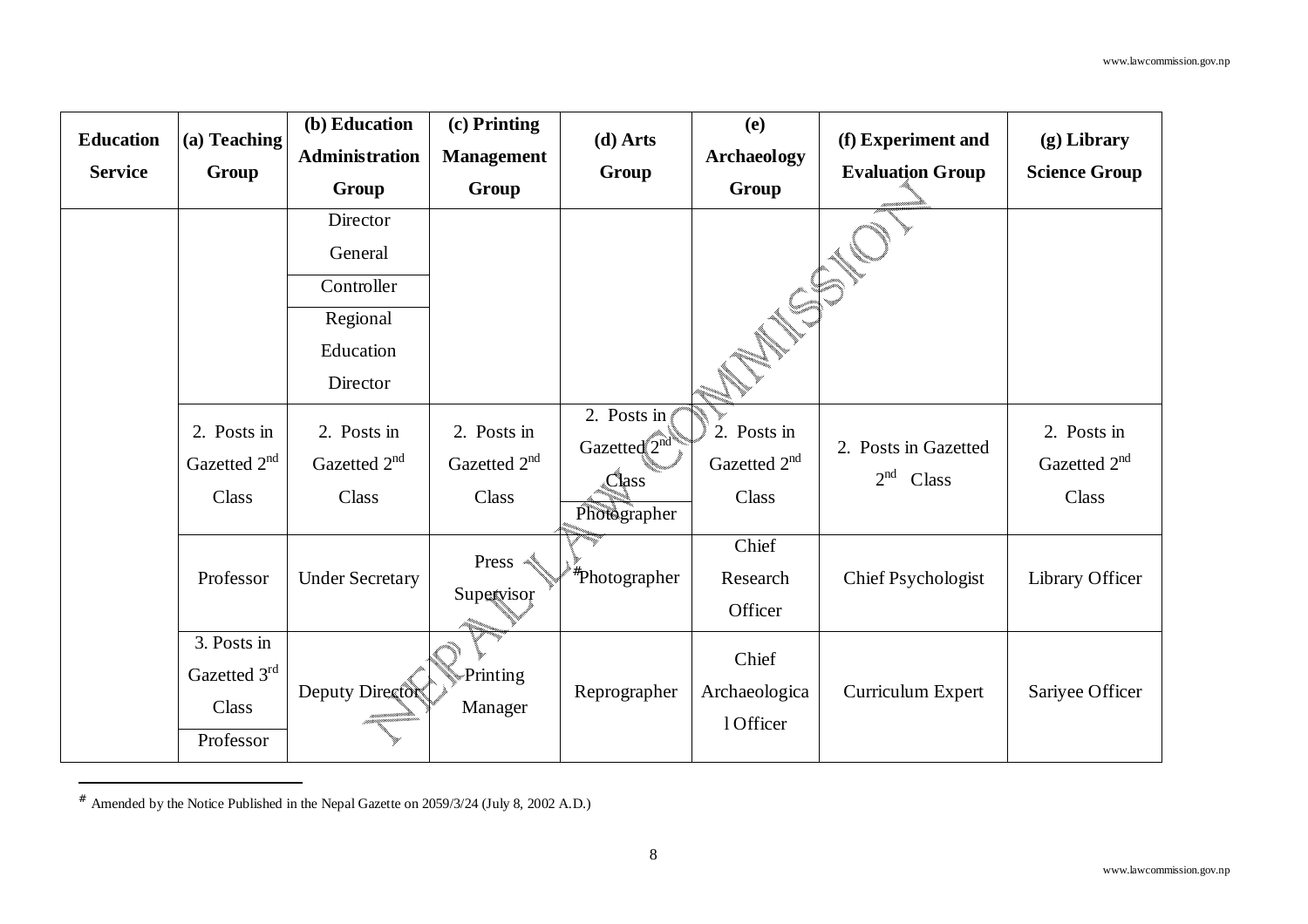| <b>Education</b><br><b>Service</b> | (a) Teaching<br>Group                       | (b) Education<br>Administration<br>Group                 | (c) Printing<br><b>Management</b><br>Group           | $(d)$ Arts<br>Group                  | (e)<br><b>Archaeology</b><br>Group                                      | (f) Experiment and<br><b>Evaluation Group</b>                | $(g)$ Library<br><b>Science Group</b>                              |
|------------------------------------|---------------------------------------------|----------------------------------------------------------|------------------------------------------------------|--------------------------------------|-------------------------------------------------------------------------|--------------------------------------------------------------|--------------------------------------------------------------------|
|                                    | (b)<br>Secondary<br>Education<br>Sub-group  | Deputy<br>Controller                                     | <b>Offset Press</b><br>Supervisor                    | 3. Posts in<br>Gazetted 3rd<br>Class | Chief<br>Research<br>Officer                                            | <b>3. Posts in Gazetted</b><br>$3rd$ Class                   | Alphabetical<br>Documentation<br>Officer                           |
|                                    | 1. Posts in<br>Gazetted 3rd<br><b>Class</b> | <b>Chief Research</b><br>Officer<br>Senior<br>Instructor | <b>Letter Press</b><br>Supervisor                    | Assistant<br>Photographer            | <b>Chief Record</b><br>Officer                                          | Curriculum Expert<br>Psychologist                            | Bibliographer<br>3. Posts in Non<br>Gazetted 1 <sup>st</sup> Class |
|                                    | Teacher                                     | District<br>Education<br>Officer                         | Printing<br>Officer                                  | Cameraman<br>Micro-filmiest          | Museum<br>Chief                                                         | (b) Educational<br>Evaluation<br><b>Experiment Sub-group</b> | Library Assistant                                                  |
|                                    | Gazetted<br>Civil<br>Master                 | 3. Posts in<br>Gazetted 3rd<br>Class                     | 3. Posts in<br>Non Gazetted<br>1 <sup>st</sup> Class | Reprographer                         | (a)<br>Archaeology<br>Sub-group<br>1. Posts in<br>Gazetted 3rd<br>Class | Posts in Gazetted 3rd<br>Class                               | Sanskrit Assistant                                                 |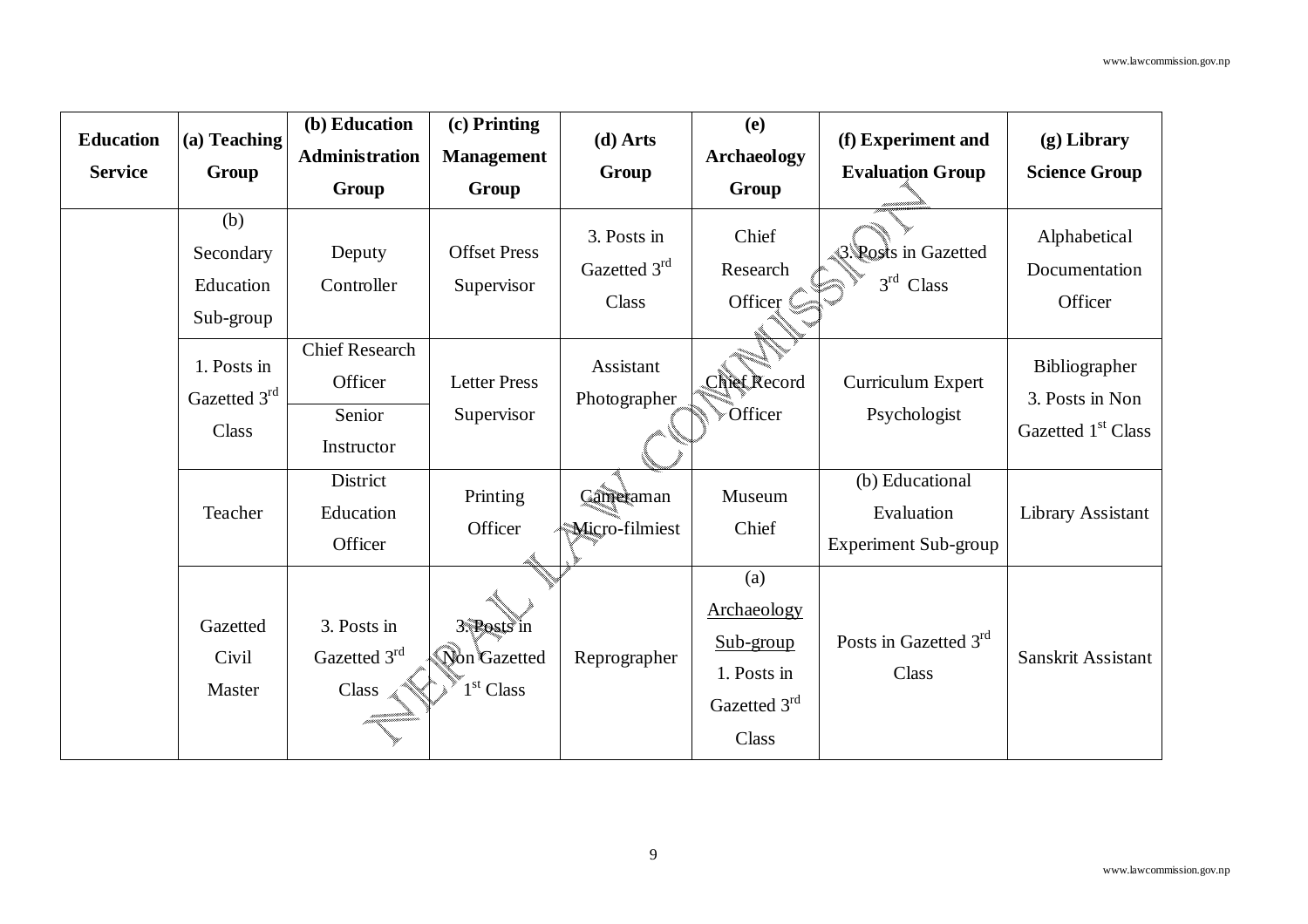| <b>Education</b><br><b>Service</b> | (a) Teaching<br>Group                                   | (b) Education<br><b>Administration</b><br>Group | (c) Printing<br><b>Management</b><br>Group | $(d)$ Arts<br>Group                                  | (e)<br><b>Archaeology</b><br>Group | (f) Experiment and<br><b>Evaluation Group</b> | $(g)$ Library<br><b>Science Group</b>                |
|------------------------------------|---------------------------------------------------------|-------------------------------------------------|--------------------------------------------|------------------------------------------------------|------------------------------------|-----------------------------------------------|------------------------------------------------------|
|                                    |                                                         | (a) English Sub-<br>group                       | <b>Senior Photo</b><br>Typesetter          | 4. Posts in Non<br>Gazetted 2 <sup>nd</sup><br>Class | Curio<br>Screening<br>Officer      | <b>Section Officer</b>                        | Reference &<br>Acquisition<br>Assistant              |
|                                    | 2. Posts in<br>Non<br>Gazetted 1st<br>Class             | Curriculum<br>Officer                           | Senior Offset<br>Press Man                 | Darkroom<br>Assistant                                | Archaeology<br>Officer             |                                               | Library Assistant<br>(Hindi)                         |
|                                    | Teacher                                                 | <b>Training Officer</b>                         | Senior Mono<br><b>Type Operator</b>        | Assistant<br>Photographer                            | Survey<br>Officer                  |                                               | Library Assistant<br>(Nepali)                        |
|                                    | Civil<br>Master                                         | Trainer                                         | <b>Senior Plate</b><br>Maker               | $(b)$ Drawing<br>Sub-group                           | Research<br>Officer                |                                               | Library Assistant<br>(Composition)                   |
|                                    | 3. Posts in<br>Non<br>Gazetted 2 <sup>nd</sup><br>Class | Technical<br>Officer                            | Senior<br>Compositor                       | 1. Posts in<br>Gazetted 3rd<br>Class                 | Records<br>Officer                 |                                               | Library Assistant<br>(English)                       |
|                                    | Teacher                                                 | (b) Nepali Sub-<br>group                        | Senior Book<br><b>Binder</b>               | Drawing<br>Officer                                   | Excavations<br>Officer             |                                               | 4. Posts in Non<br>Gazetted 2 <sup>nd</sup><br>Class |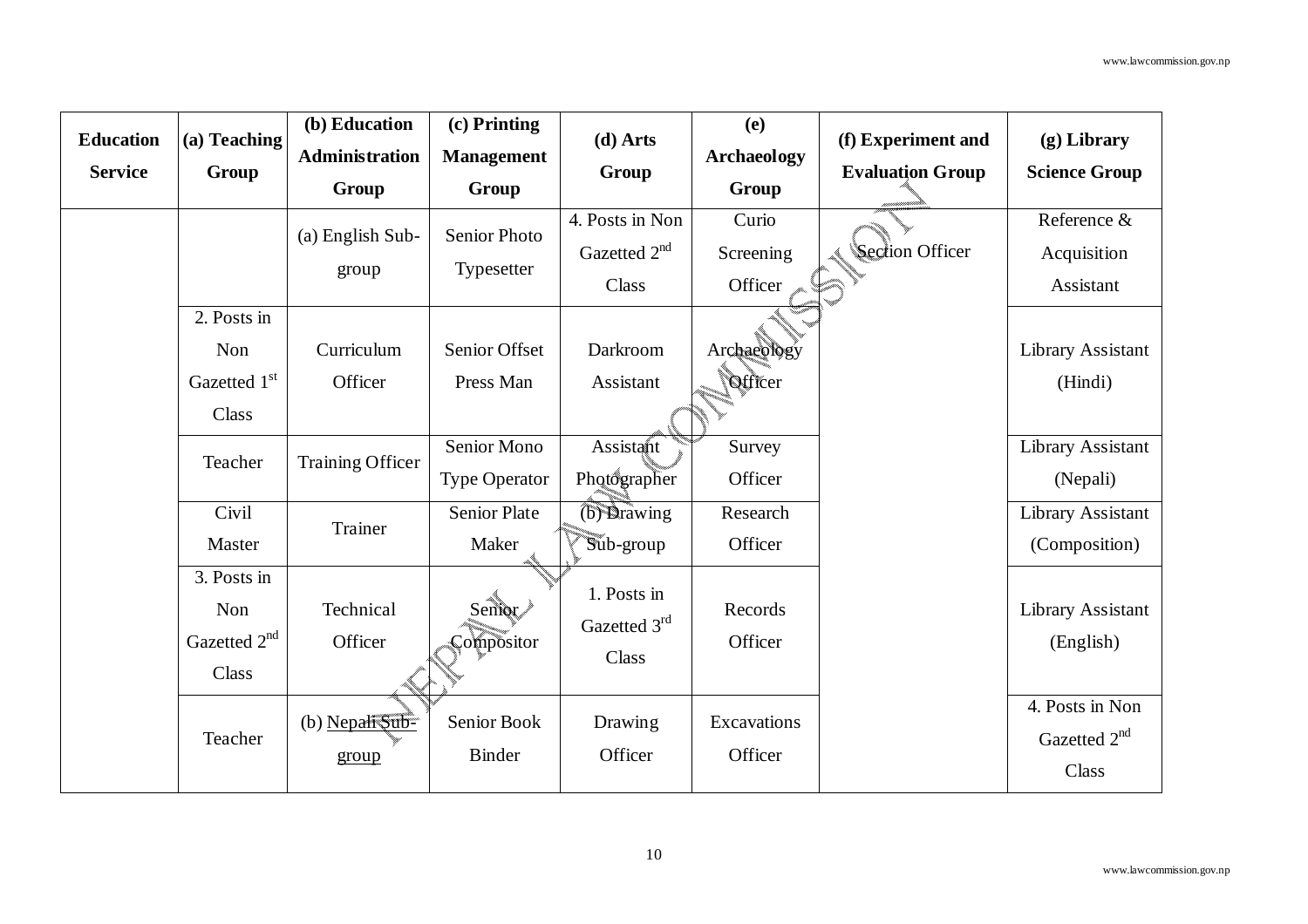| <b>Education</b><br><b>Service</b> | (a) Teaching<br>Group                       | (b) Education<br><b>Administration</b>                              | (c) Printing<br><b>Management</b>                                                  | $(d)$ Arts<br>Group                                               | (e)<br><b>Archaeology</b>                                                            | (f) Experiment and<br><b>Evaluation Group</b> | $(g)$ Library<br><b>Science Group</b>             |
|------------------------------------|---------------------------------------------|---------------------------------------------------------------------|------------------------------------------------------------------------------------|-------------------------------------------------------------------|--------------------------------------------------------------------------------------|-----------------------------------------------|---------------------------------------------------|
|                                    |                                             | Group                                                               | Group                                                                              |                                                                   | Group                                                                                |                                               |                                                   |
|                                    | Civil<br>Master                             | Curriculum<br>Officer                                               | Assistant<br>Estimator                                                             | Designer                                                          | Antiquity<br>Compo Tory<br>Officer                                                   |                                               | <b>Counter Assistant</b>                          |
|                                    | 4. Posts in<br>Non<br>Gazetted 3rd<br>Class | Translator &<br>Editor                                              | Senior Prof<br>Reader                                                              | Wood Craft<br>Expert                                              | <b>Tour</b><br>Guide                                                                 |                                               | 5. Posts in Non<br>Gazetted 3 <sup>rd</sup> Class |
|                                    | Teacher                                     | (c) Sanskrit<br>Sub-group<br>Curriculum<br>Officer                  | <b>Senior Press</b><br>Man<br>4. Posts in<br>Non Gazetted<br>2 <sup>nd</sup> Class | Drawing<br>Expert<br><b>Arts Officer</b>                          | <b>Tour Guide</b><br>Officer<br>2. Posts in<br>Non Gazetted<br>1 <sup>st</sup> Class |                                               | <b>Assistant Tour</b><br>Guide                    |
|                                    |                                             | Research<br>Officer<br>(d) Science $Sub$ -<br>$group$ $\rightarrow$ | Photo Type<br>Setter<br>Press Man                                                  | Technical<br>Officer<br>Assistant<br>Remote<br>Sensing<br>Officer | Research<br>Assistant<br><b>Assistant Tour</b><br>Guide                              |                                               |                                                   |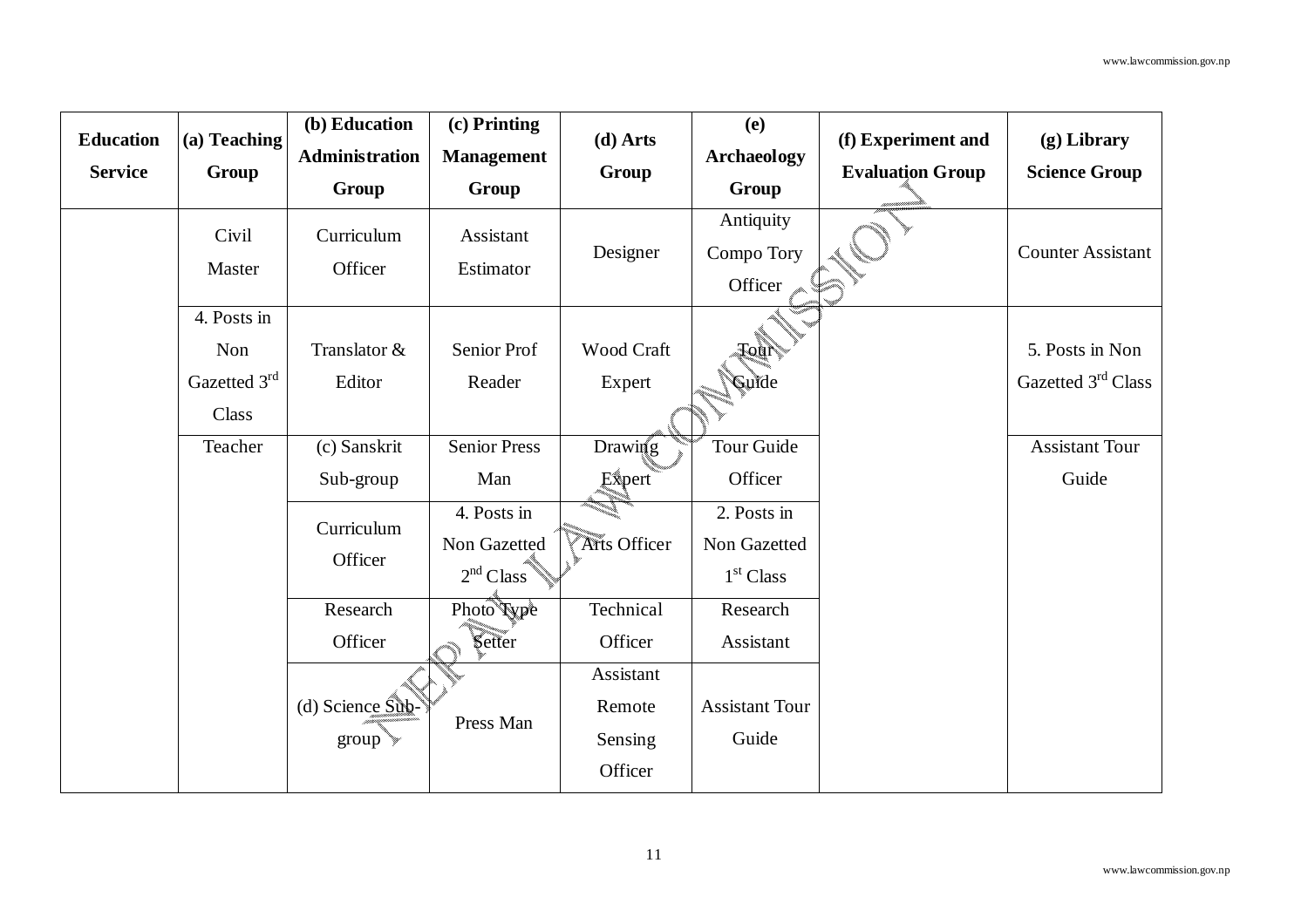| <b>Education</b> | (a) Teaching | (b) Education    | (c) Printing        | $(d)$ Arts      | (e)                   | (f) Experiment and      | $(g)$ Library        |
|------------------|--------------|------------------|---------------------|-----------------|-----------------------|-------------------------|----------------------|
|                  |              | Administration   | <b>Management</b>   |                 | <b>Archaeology</b>    |                         |                      |
| <b>Service</b>   | Group        | Group            | Group               | Group           | Group                 | <b>Evaluation Group</b> | <b>Science Group</b> |
|                  |              | Curriculum       | <b>Offset Press</b> | 2. Posts in Non | Tibetan               |                         |                      |
|                  |              | Officer          | Man                 | Gazetted 1st    | Language              |                         |                      |
|                  |              |                  |                     | Class           | <b>Assistant</b>      |                         |                      |
|                  |              | Training Officer | Mono Type           | Metal Craft     | Chief <b>Rriest</b>   |                         |                      |
|                  |              |                  | Operator            | Assistant       |                       |                         |                      |
|                  |              | Instructor       | Furnace             | Idol Craft      | Sanskrit              |                         |                      |
|                  |              |                  | Operator            | Assistant       | Assistant             |                         |                      |
|                  |              | Technical        | Compositor          | Stone Art       | Script                |                         |                      |
|                  |              | Officer          |                     | Assistant       | Assistant             |                         |                      |
|                  |              | (e) Mathematics  | <b>Book Binder</b>  | Artist          | Technical             |                         |                      |
|                  |              | Sub-group        |                     |                 | Assistant             |                         |                      |
|                  |              | Curriculum       |                     | Artist Cum      | 3. Posts in           |                         |                      |
|                  |              | Officer          | Prof Reader         | Wood Modular    | Non Gazetted          |                         |                      |
|                  |              |                  |                     |                 | 2 <sup>nd</sup> Class |                         |                      |
|                  |              | Training Office  | ≱Plate Maker        | Wood Craft      | Assistant             |                         |                      |
|                  |              |                  |                     | Assistant       | Guide                 |                         |                      |
|                  |              |                  |                     |                 |                       |                         |                      |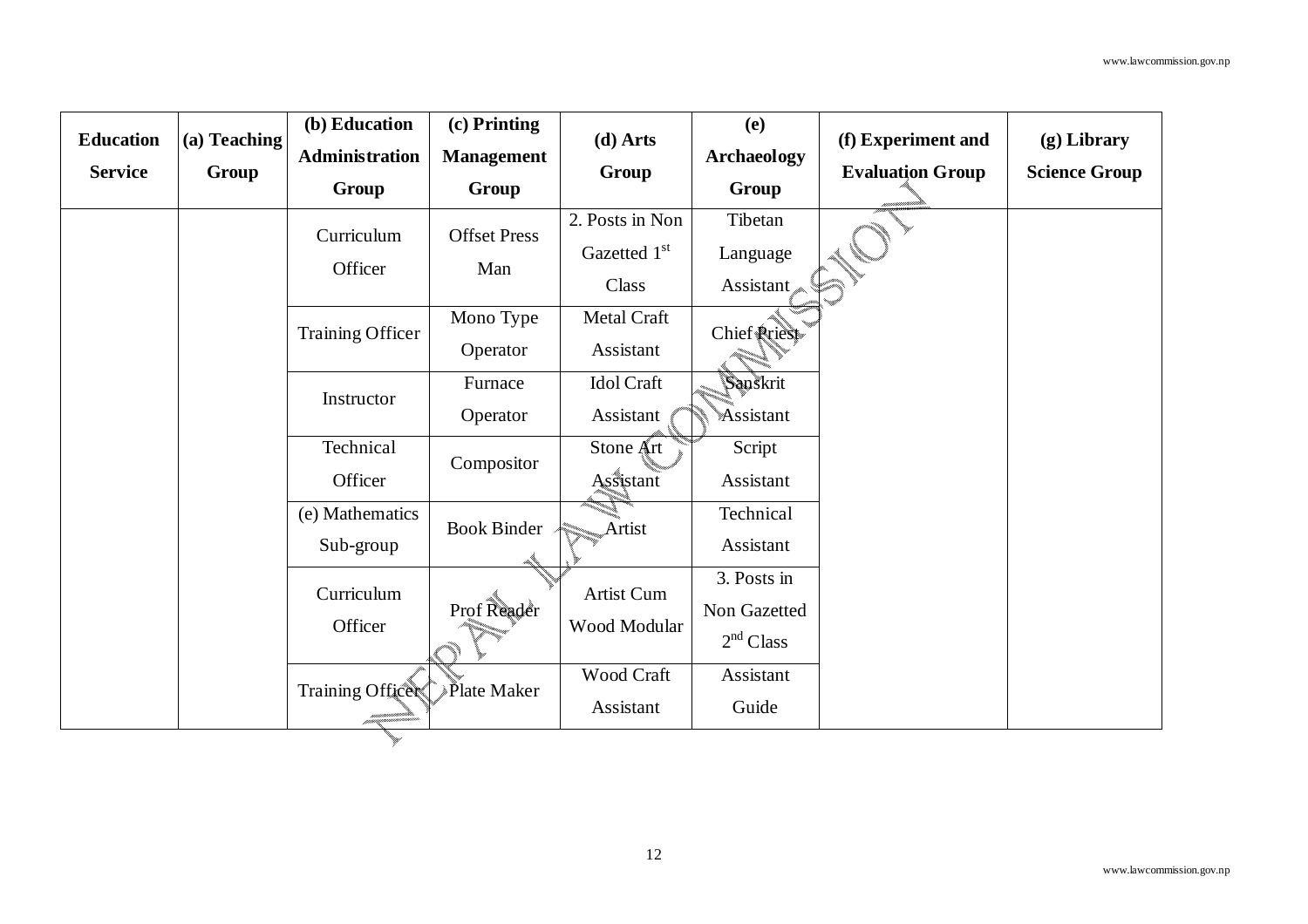| <b>Education</b> | (a) Teaching | (b) Education           | (c) Printing                                                    | (d) Arts                      | (e)                | (f) Experiment and      | (g) Library          |
|------------------|--------------|-------------------------|-----------------------------------------------------------------|-------------------------------|--------------------|-------------------------|----------------------|
| <b>Service</b>   | Group        | Administration          | <b>Management</b>                                               | Group                         | <b>Archaeology</b> | <b>Evaluation Group</b> | <b>Science Group</b> |
|                  |              | Group                   | Group                                                           |                               | Group              |                         |                      |
|                  |              | Instructor              | 5. Posts in<br>Non Gazetted                                     | Illustrator                   | Field              |                         |                      |
|                  |              |                         | 3 <sup>rd</sup> Class                                           | Assistant                     | Assistant          |                         |                      |
|                  |              | Technical               | Junior Press                                                    | Assistant                     | Assistant          |                         |                      |
|                  |              | Officer                 | Man                                                             | Designer                      | Priest             |                         |                      |
|                  |              | (f) Social              | $(b)$ Press                                                     | Model Cum                     |                    |                         |                      |
|                  |              | <b>Education Sub-</b>   | Engineering                                                     | Artist                        | <b>Sambedi</b>     |                         |                      |
|                  |              | group                   | Sub-group                                                       |                               |                    |                         |                      |
|                  |              | Curriculum              | 1. Posts in<br>Gazetted 3rd                                     | $3.$ Posts in<br>Gazetted 3rd |                    |                         |                      |
|                  |              | Officer                 | Class                                                           | Class                         | Storekeeper        |                         |                      |
|                  |              | <b>Training Officer</b> | Repair &<br>Maintenance                                         | Painter                       | <b>Assistant</b>   |                         |                      |
|                  |              |                         | Officer                                                         |                               | Khudai             |                         |                      |
|                  |              | Instructor              | $\mathcal{L}$ Posts in<br>Non Gazetted<br>1 <sup>st</sup> Class |                               | Inspector          |                         |                      |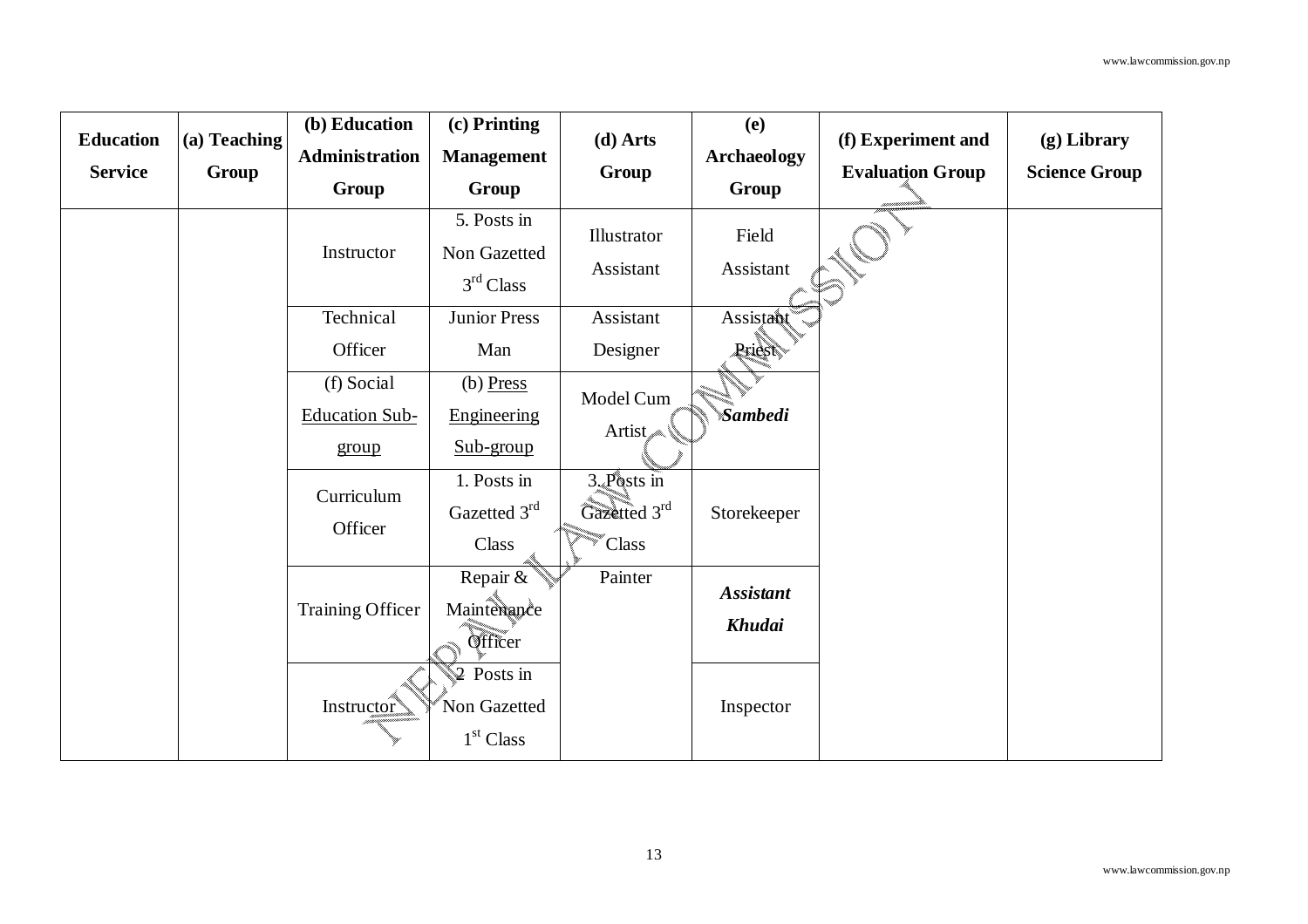|                  |              | (b) Education         | (c) Printing          |          | (e)                |                         |                      |
|------------------|--------------|-----------------------|-----------------------|----------|--------------------|-------------------------|----------------------|
| <b>Education</b> | (a) Teaching | Administration        | <b>Management</b>     | (d) Arts | <b>Archaeology</b> | (f) Experiment and      | (g) Library          |
| <b>Service</b>   | Group        | Group                 | Group                 | Group    | Group              | <b>Evaluation Group</b> | <b>Science Group</b> |
|                  |              | Technical             | Senior                |          | Technical          |                         |                      |
|                  |              | Officer               | Mechanics             |          | Assistant          |                         |                      |
|                  |              | (g) Vocational        | 3. Posts in           |          | 4. Posts in        |                         |                      |
|                  |              | <b>Education Sub-</b> | Non Gazetted          |          | Non Gazetted       |                         |                      |
|                  |              | group                 | 2 <sup>nd</sup> Class |          | $3rd$ Class        |                         |                      |
|                  |              | Curriculum            | Mechanics             |          | Gallery Guard      |                         |                      |
|                  |              | Officer               |                       |          |                    |                         |                      |
|                  |              | (h) Physical          |                       |          | Script             |                         |                      |
|                  |              | <b>Education Sub-</b> |                       |          | Assistant          |                         |                      |
|                  |              | group                 |                       |          |                    |                         |                      |
|                  |              | Instructor            |                       |          | Writer             |                         |                      |
|                  |              | Inspection Sub-       |                       |          | Helper             |                         |                      |
|                  |              | group                 |                       |          |                    |                         |                      |
|                  |              |                       |                       |          | Cleaner            |                         |                      |
|                  |              | Section Officer       |                       |          | (Gahana            |                         |                      |
|                  |              |                       |                       |          | Kalash             |                         |                      |
|                  |              |                       |                       |          | Molne)             |                         |                      |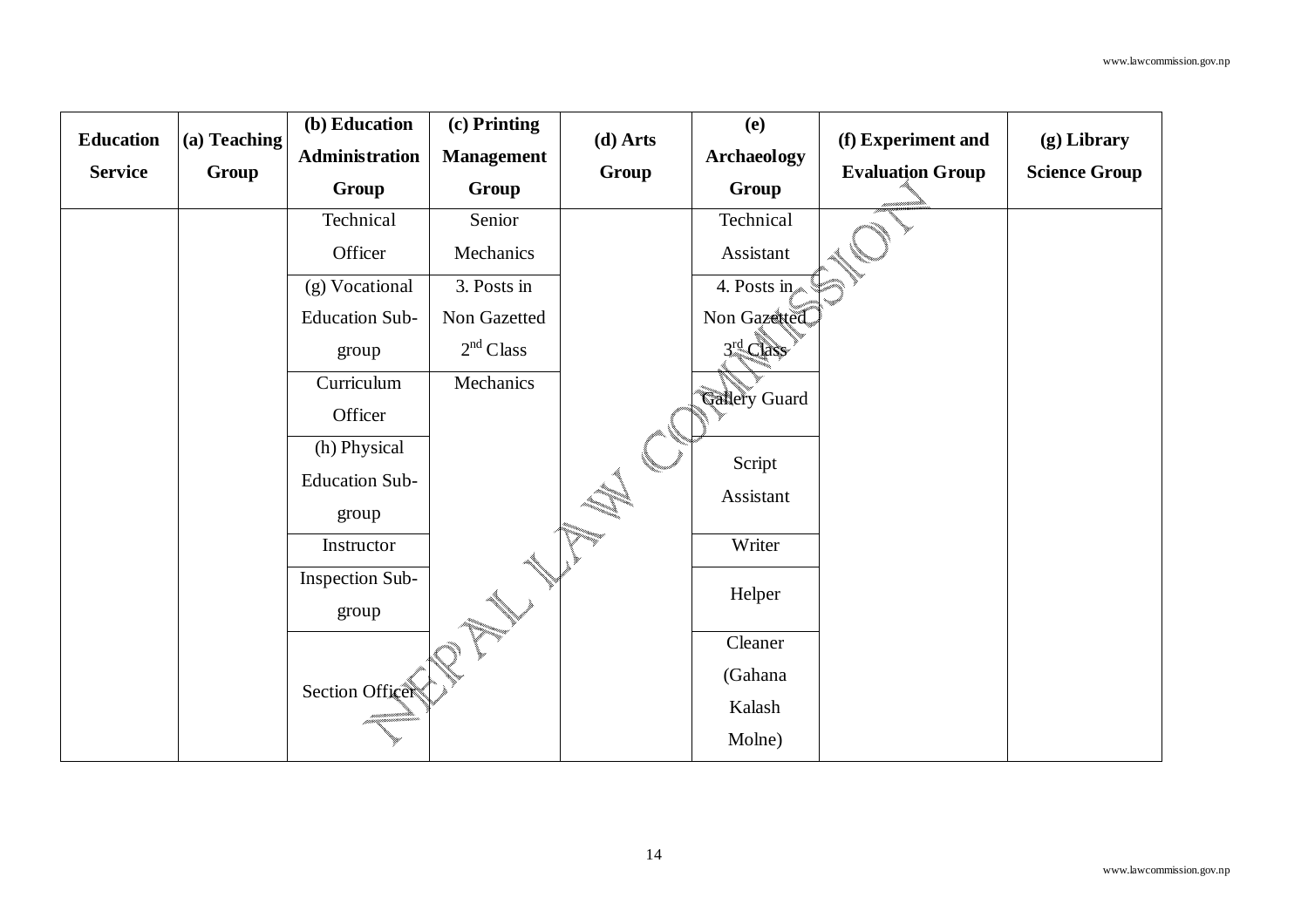| <b>Education</b> | (a) Teaching | (b) Education<br>Administration | (c) Printing<br><b>Management</b> | (d) Arts | (e)<br><b>Archaeology</b>                            | (f) Experiment and      | $(g)$ Library        |
|------------------|--------------|---------------------------------|-----------------------------------|----------|------------------------------------------------------|-------------------------|----------------------|
| <b>Service</b>   | Group        | Group                           | Group                             | Group    | Group                                                | <b>Evaluation Group</b> | <b>Science Group</b> |
|                  |              | School<br>Inspector             |                                   |          | 3. Posts in<br>Non Gazetted<br>4 <sup>th</sup> Class |                         |                      |
|                  |              | Planning Officer                |                                   |          | Padamaksha                                           |                         |                      |
|                  |              | Production<br>Chief             |                                   |          | Narayan<br>Pujari                                    |                         |                      |
|                  |              | Editor                          |                                   |          | (c) Museum<br>Sub-group                              |                         |                      |
|                  |              | Writer & Editor                 |                                   |          | 1. Posts in<br>Gazetted 3rd<br>Class                 |                         |                      |
|                  |              | <b>Editing Officer</b>          |                                   |          | Art Work                                             |                         |                      |
|                  |              | Evaluation                      |                                   |          | Collection                                           |                         |                      |
|                  |              | Officer                         |                                   |          | Officer                                              |                         |                      |
|                  |              | Research                        |                                   |          | Museum                                               |                         |                      |
|                  |              | Officer                         |                                   |          | Officer                                              |                         |                      |
|                  |              | Instructor                      |                                   |          | Assistant                                            |                         |                      |
|                  |              |                                 |                                   |          | Director                                             |                         |                      |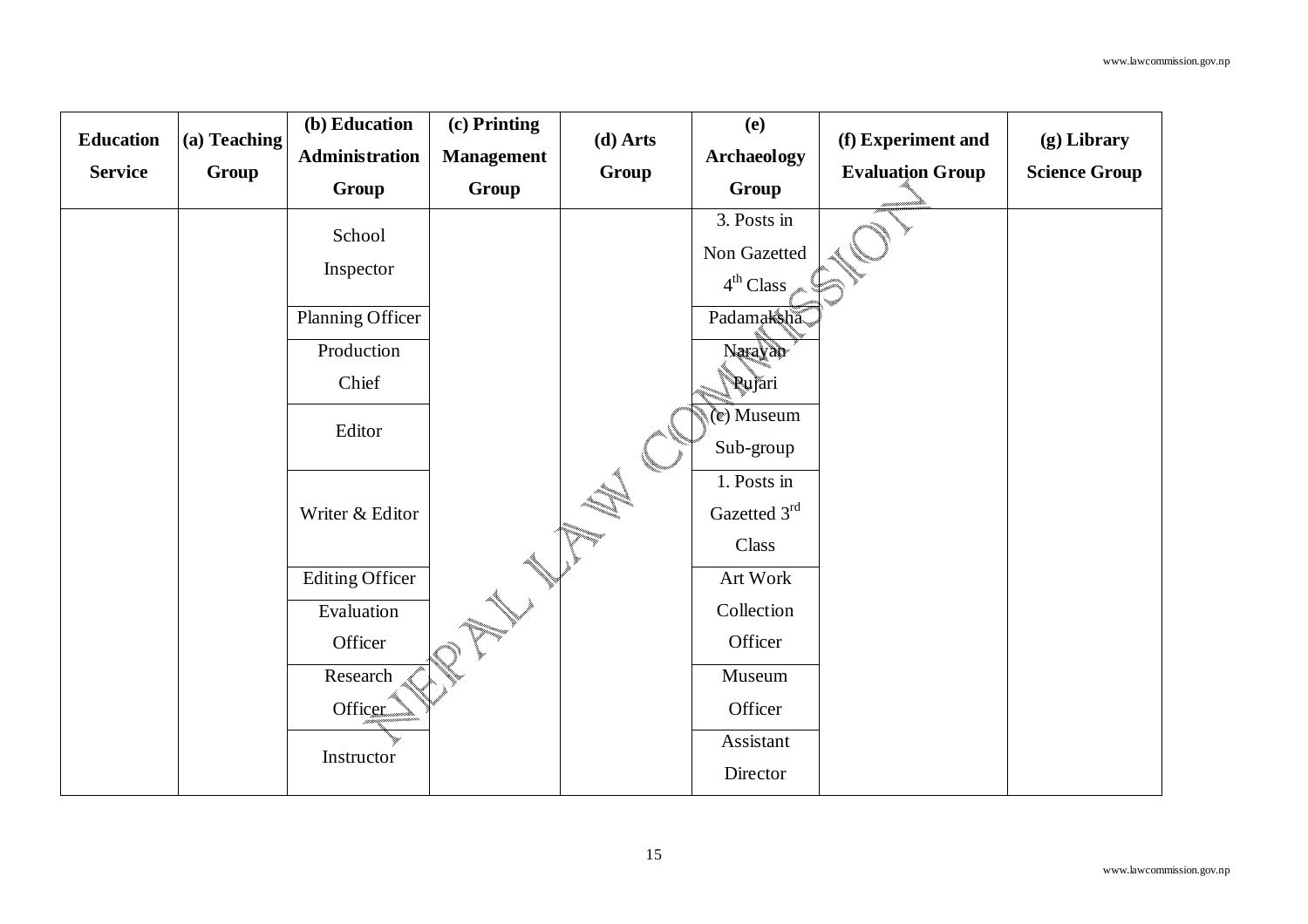| <b>Education</b> | (a) Teaching | (b) Education    | (c) Printing      | (d) Arts | (e)                   | (f) Experiment and      | (g) Library          |
|------------------|--------------|------------------|-------------------|----------|-----------------------|-------------------------|----------------------|
|                  |              | Administration   | <b>Management</b> |          | <b>Archaeology</b>    |                         |                      |
| <b>Service</b>   | Group        | Group            | Group             | Group    | Group                 | <b>Evaluation Group</b> | <b>Science Group</b> |
|                  |              | Technical        |                   |          | 2. Posts in           |                         |                      |
|                  |              | Officer          |                   |          | Non Gazetted          |                         |                      |
|                  |              |                  |                   |          | 1 <sup>st</sup> Class |                         |                      |
|                  |              | Publication      |                   |          | Chronologist          |                         |                      |
|                  |              | Officer          |                   |          |                       |                         |                      |
|                  |              | Training Officer |                   |          | Philatelist           |                         |                      |
|                  |              | 4. Posts in Non  |                   |          |                       |                         |                      |
|                  |              | Gazetted 1st     |                   |          | Taxidermist           |                         |                      |
|                  |              | Class            |                   |          |                       |                         |                      |
|                  |              | Inspection Sub-  |                   |          | Technical             |                         |                      |
|                  |              | group            |                   |          | Assistant             |                         |                      |
|                  |              |                  |                   |          | Office                |                         |                      |
|                  |              | Technical        |                   |          | In-charge             |                         |                      |
|                  |              | Assistant        |                   |          | (Regional             |                         |                      |
|                  |              |                  |                   |          | Museum)               |                         |                      |
|                  |              | Producer         |                   |          | Storekeeper           |                         |                      |
|                  |              |                  |                   |          |                       |                         |                      |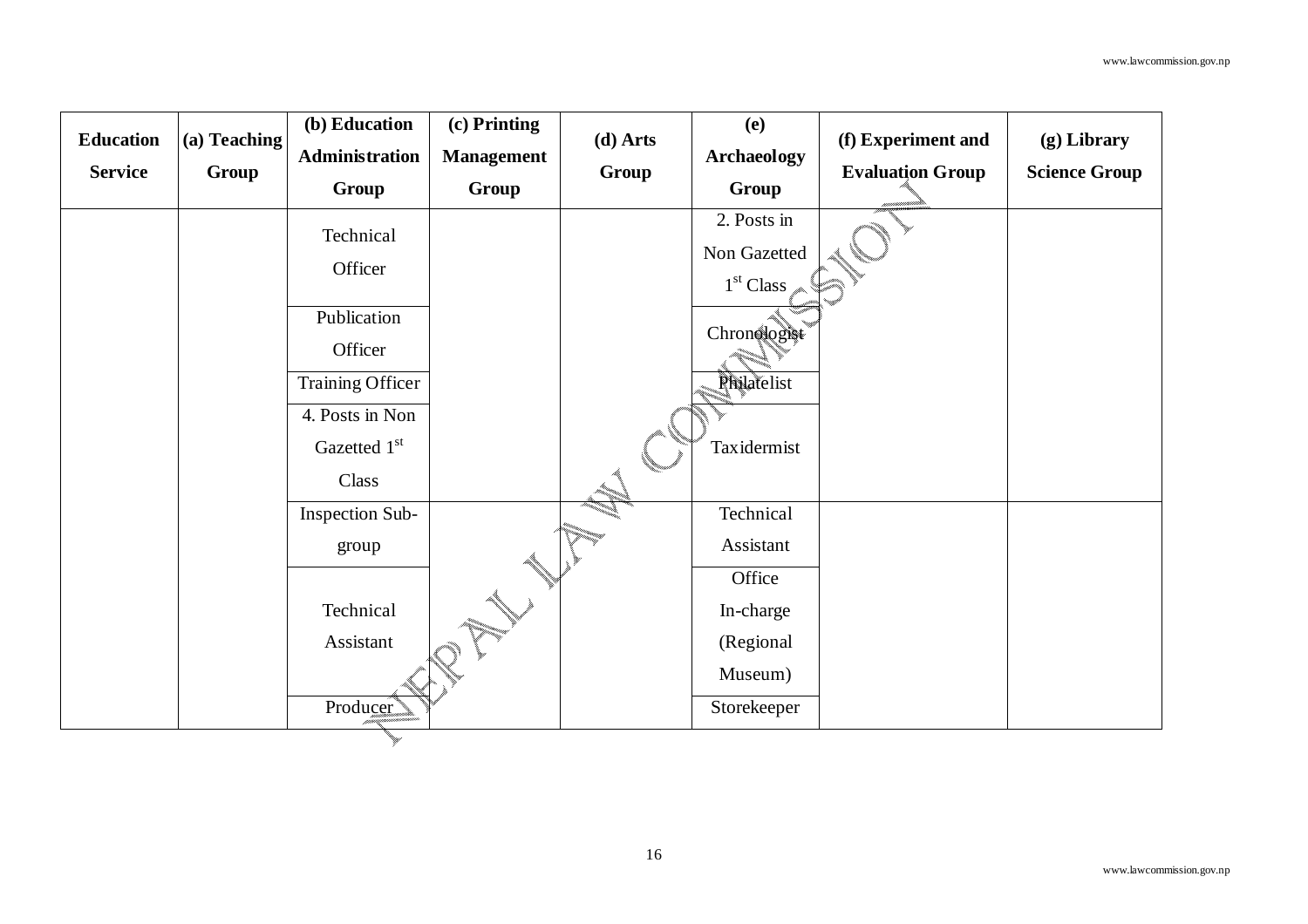| <b>Education</b><br><b>Service</b> | (a) Teaching<br>Group | (b) Education<br>Administration<br>Group | $(c)$ Printing<br><b>Management</b><br>Group | $(d)$ Arts<br>Group | (e)<br><b>Archaeology</b><br>Group                                                                                         | (f) Experiment and<br><b>Evaluation Group</b><br>ACCOMMODATION | $(g)$ Library<br><b>Science Group</b> |
|------------------------------------|-----------------------|------------------------------------------|----------------------------------------------|---------------------|----------------------------------------------------------------------------------------------------------------------------|----------------------------------------------------------------|---------------------------------------|
|                                    |                       |                                          |                                              |                     | 3. Posts in<br>Non Gazetted<br>2 <sup>nd</sup> Class<br>Assistant<br>Taxidermist<br>Assistant<br>Chronologist<br>Carpenter |                                                                |                                       |

NEW YORK WITH MAN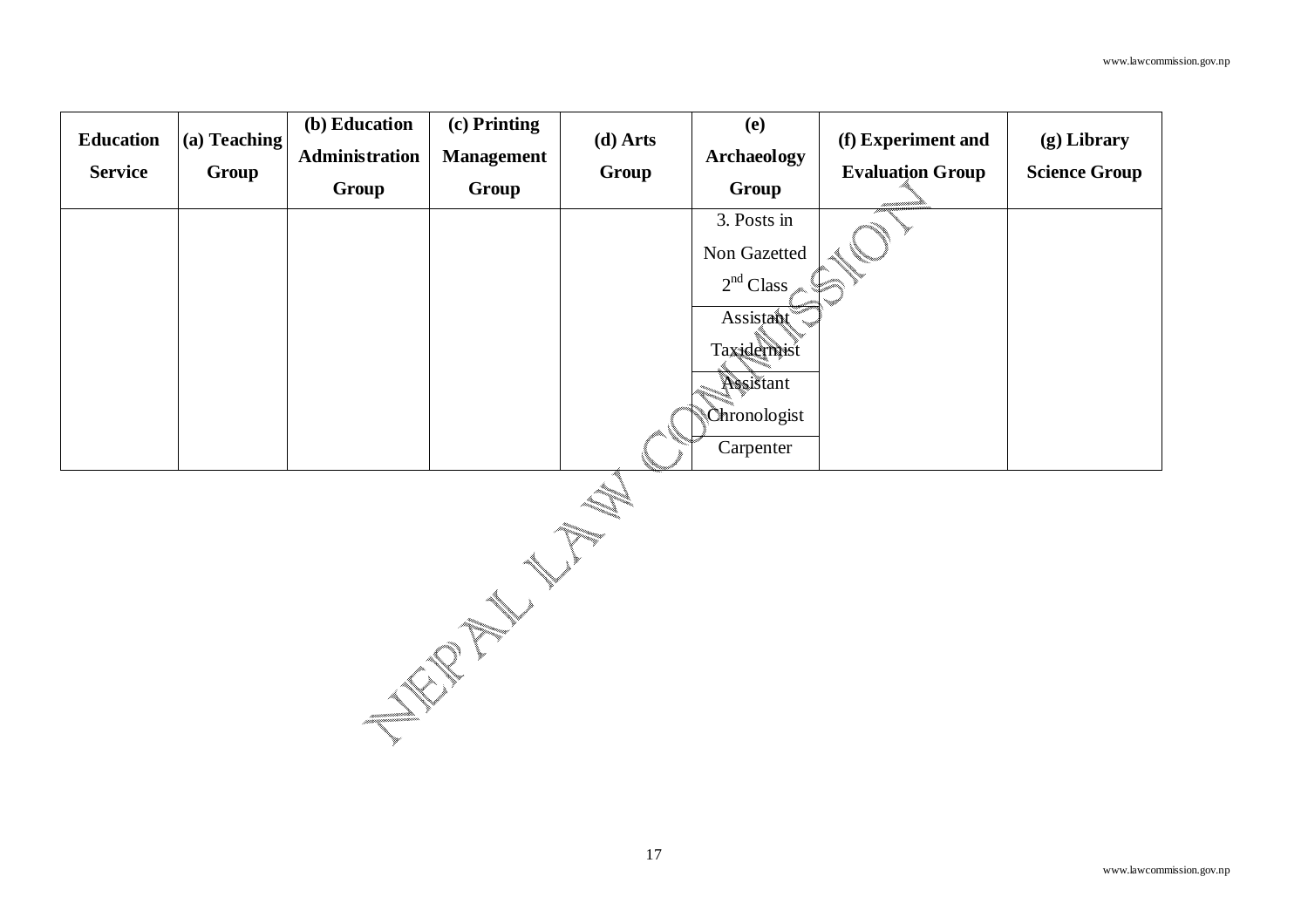## **Schedule-3**

### (Relating to Rule 7)

## **Minimum Academic Qualifications for Entry into Service**

#### (a) For group and sub-Groups of the gazetted first and second class of service:-

| S. No.         | Group, sub-Group            | Subject and level of Academic Qualification        |
|----------------|-----------------------------|----------------------------------------------------|
|                | Education                   | Masters Degree in Education from a recognized      |
|                | <b>Administration Group</b> | Academic institution and having experience         |
|                |                             | pursuant to Sub-rule (2) of Rule                   |
| $\overline{2}$ | Printing Management         | Masters Degree in Printing management from a       |
|                | sub-Group                   | recognized Academic institution and having         |
|                |                             | experience pursuant to Sub-rule (2) of Rule 15.    |
| 3              | Photography                 | Masters Degree in Photography from a               |
|                | sub-Group                   | recognized Academic institution and having         |
|                |                             | experience pursuant to Sub-rule (2) of Rule 15.    |
| $\overline{4}$ | <b>Archaeology Group</b>    | Masters Degree in Archeology, History or           |
|                |                             | Culture from a recognized Academic institution     |
|                |                             | and having experience pursuant to Sub-rule (2)     |
|                |                             | of Rule 15.                                        |
| 5              | Personnel Experiment        | Masters<br>Degree<br>in<br>Psychology<br>from<br>a |
|                | evaluation<br>sub-<br>and   | recognized academic institution and having         |
|                | Group                       | experience pursuant to Sub-rule (2) of Rule 15.    |
| 6              | Library science Group       | Masters Degree in Library Science from a           |
|                |                             | recognized Academic institution and having         |
|                |                             | experience pursuant to Sub-rule (2) of Rule 15.    |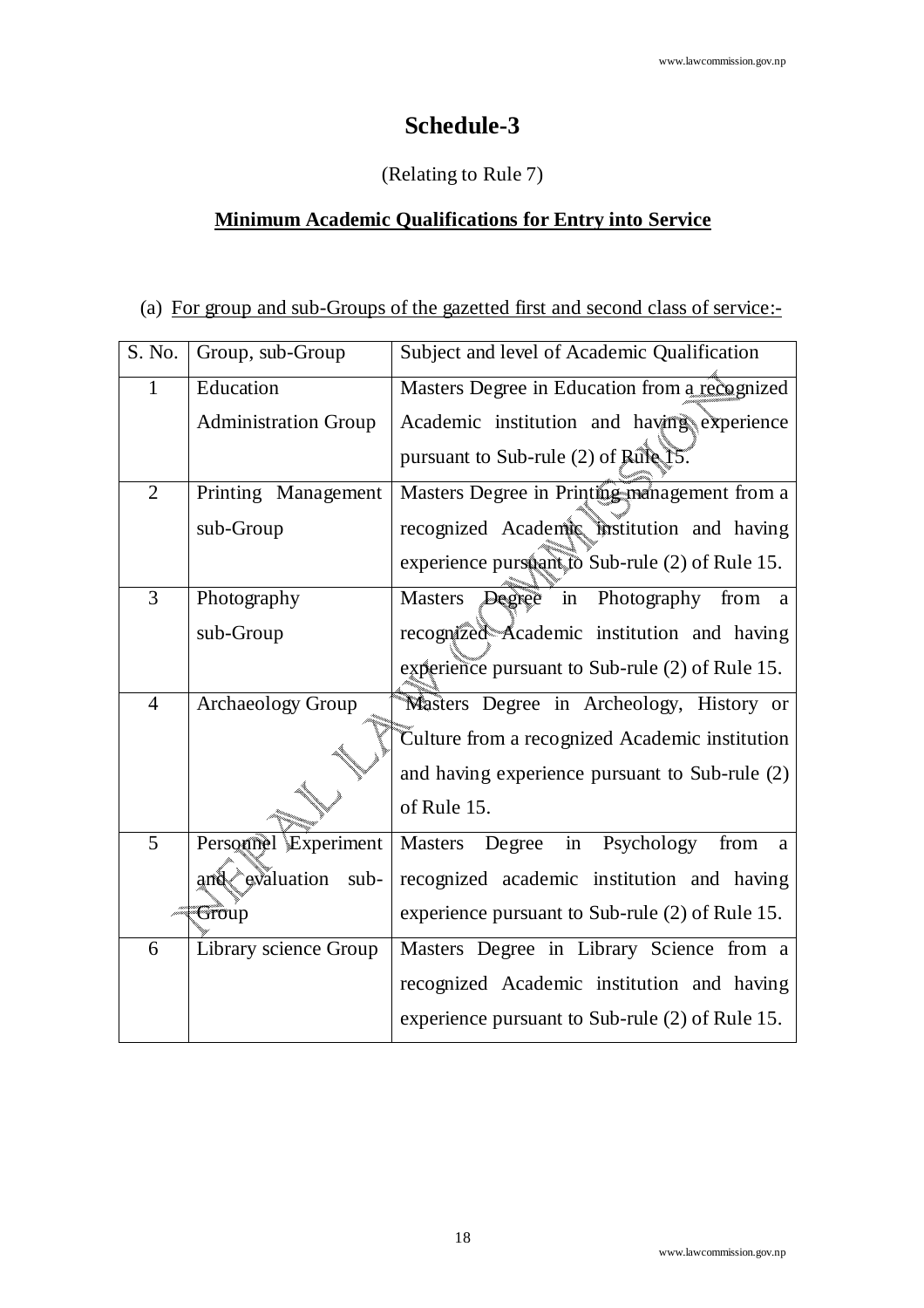| S. No.         | Subject of academic qualification and level<br><b>Group and Sub Group</b> |                                                            |
|----------------|---------------------------------------------------------------------------|------------------------------------------------------------|
| 1              | <b>Teaching Groups</b>                                                    | Masters Degree in the concerned subject or                 |
|                | Higher<br>(a)                                                             | equivalent from a recognized academic                      |
|                | Education<br>sub                                                          | institution.                                               |
|                | groups                                                                    |                                                            |
|                | Secondary<br>(b)                                                          | Bachelors Degree in the Education<br><sub>or</sub>         |
|                | Education                                                                 | equivalent from a recognized academic                      |
|                |                                                                           | institution.                                               |
| $\overline{2}$ | Education                                                                 |                                                            |
|                | <b>Administration Groups</b>                                              |                                                            |
|                | English<br>Sub-<br>(a)                                                    | <b>Bachelors</b><br>Education<br>Degree<br>in<br><b>or</b> |
|                | Groups                                                                    | equivalent with English as major subject                   |
|                |                                                                           | from a recognized academic institution.                    |
|                | (b) Nepali Sub-Group                                                      | Bachelors Degree in Education with Nepali                  |
|                |                                                                           | as major subject or equivalent from a                      |
|                |                                                                           | recognized academic institution.                           |
|                | Sanskrit<br>$\mathbb{S}$ ub-<br>(c)                                       | Bachelors Degree in<br>Education<br>with                   |
|                | Group                                                                     | Sanskrit as major subject or equivalent from               |
|                |                                                                           | a recognized academic institution.                         |
|                | (d) Science sub-Group                                                     | Bachelors Degree<br>Education<br>in<br>with                |
|                |                                                                           | Science as major subject or equivalent from                |
|                |                                                                           | a recognized academic institution.                         |
|                | Mathematics sub-<br>(e)                                                   | Education<br><b>Bachelors</b><br>with<br>Degree<br>in      |
|                | Group                                                                     | mathematics as major subject or equivalent                 |
|                |                                                                           | from a recognized academic institution.                    |
|                | Education<br>Social<br>(f)                                                | Bachelors Degree in Education with any of                  |
|                | sub-Group                                                                 | Geography, History Economics Physical                      |
|                |                                                                           | science or Social studies as major subject or              |
|                |                                                                           |                                                            |

(b) For posts of gazetted third class of Groups and Sub-Groups of service.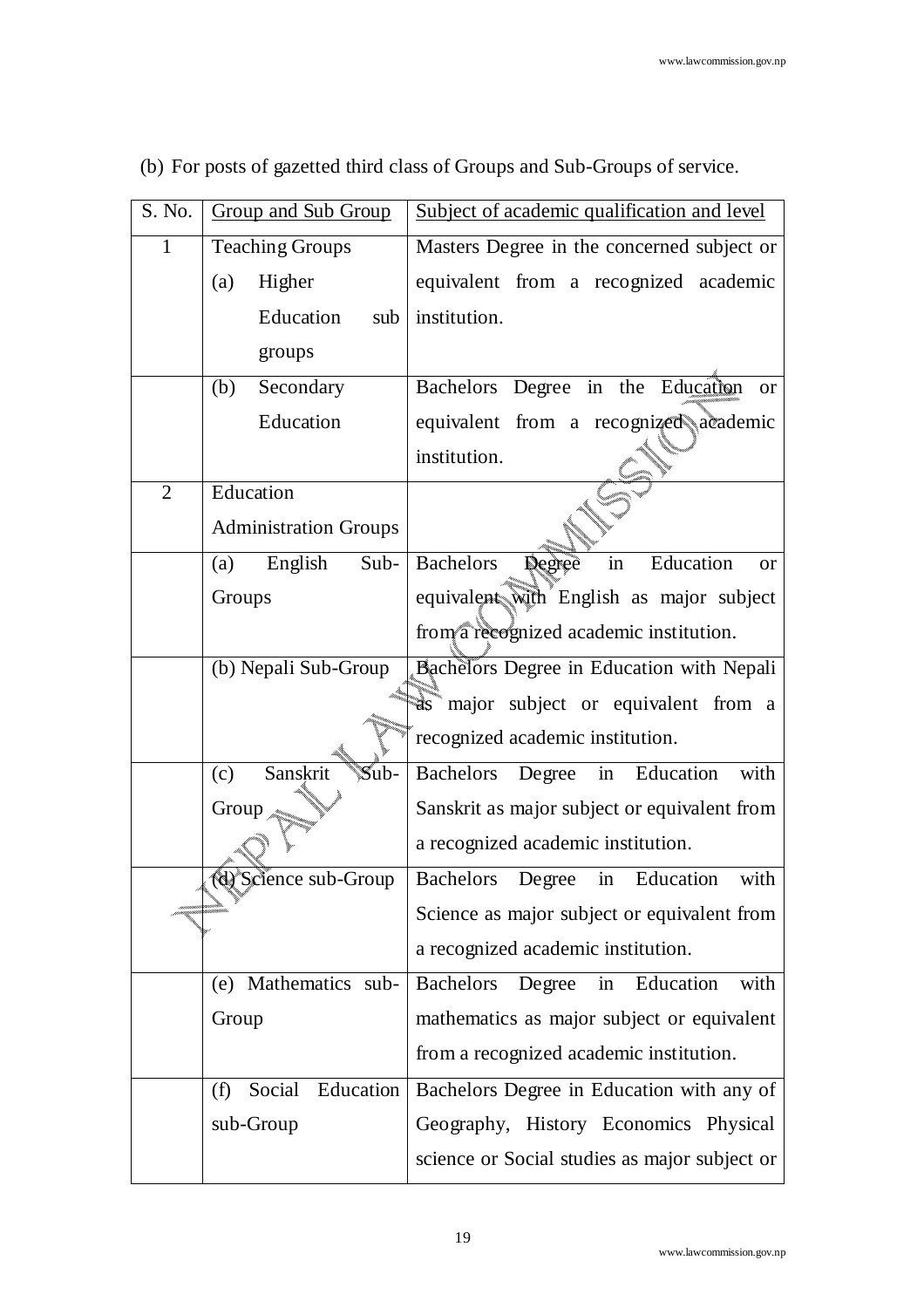|                          | equivalent from a recognized academic                  |
|--------------------------|--------------------------------------------------------|
|                          | institution.                                           |
| Vocational<br>(g)        | Bachelors Degree in Education with any of              |
| Education sub-Group      | Agriculture, Home Science, Secretarial                 |
|                          | sciences and Industrial Education from a               |
|                          | recognized academic institution.                       |
|                          | <b>or</b>                                              |
|                          | Bachelors Degree in any of the subjects of             |
|                          | Agriculture, Home Science, Secretarial                 |
|                          | science and Industrial Education from a                |
|                          | recognized academic institution                        |
|                          |                                                        |
|                          | Masters Degree in any of the subjects of               |
|                          | Agriculture Plome Science, Secretarial                 |
|                          | science and Industrial Education from a                |
|                          | recognized Academic Institution.                       |
|                          |                                                        |
| (h) Physical Education   | Bachelors level in Education with health               |
| sub Group                | and Physical Education as main subject.                |
|                          | Or                                                     |
|                          | Bachelors Degree or equivalent in Physical             |
|                          | Education                                              |
| Supervision sub-         | Bachelors level in Education or equivalent             |
| Group                    | from recognized Academic Institution.                  |
| 3<br>Printing Management |                                                        |
| Group                    |                                                        |
| (a) Press engineering    | Bachelors level in Press Engineering or                |
| sub group                | equivalent<br>from recognized Academic                 |
|                          | Institution.                                           |
| Printing<br>(c)          | from<br><b>Bachelors</b><br>level<br>recognized<br>any |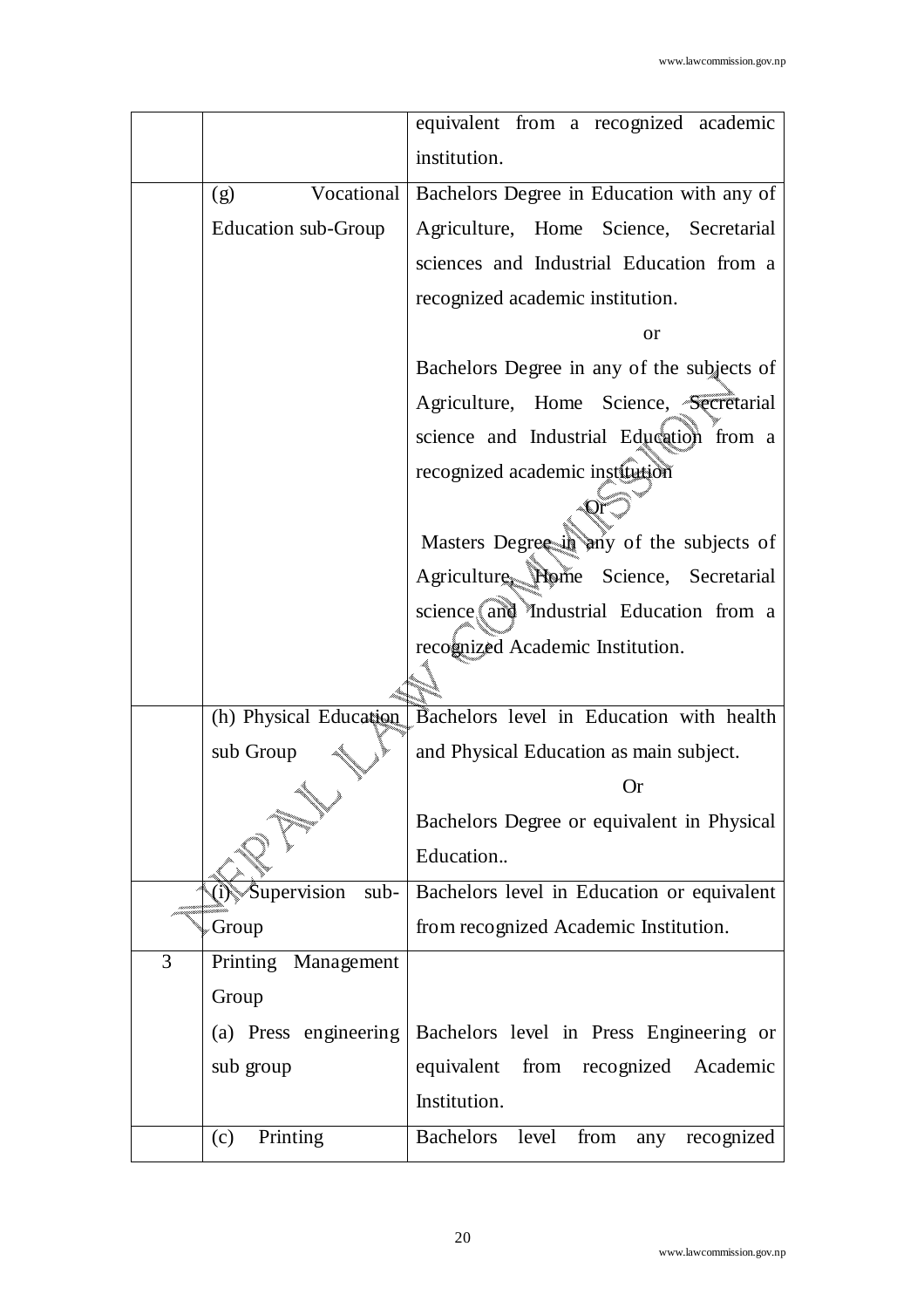|                | Management            | institution<br>academic<br>and<br>six<br>months                                |  |  |  |  |
|----------------|-----------------------|--------------------------------------------------------------------------------|--|--|--|--|
|                | sub-group             | organizational<br>training<br>in<br>printing                                   |  |  |  |  |
|                |                       | management or printing technology and five                                     |  |  |  |  |
|                |                       | years experience in printing operation.                                        |  |  |  |  |
| $\overline{4}$ | Arts Group            |                                                                                |  |  |  |  |
|                | (a) Drawing sub-group | Bachelors level in drawing or equivalent                                       |  |  |  |  |
|                |                       | from recognized academic institution                                           |  |  |  |  |
|                |                       | <b>Or</b>                                                                      |  |  |  |  |
|                |                       | Bachelors level and at least $\overline{6}$ months                             |  |  |  |  |
|                |                       | training in drawing.                                                           |  |  |  |  |
|                | (b) Photography sub-  | Bachelors level in photography from a                                          |  |  |  |  |
|                | group                 | academic<br>recognized<br>institution<br><b>or</b>                             |  |  |  |  |
|                |                       | equivalent or Bachelors level and at least 6                                   |  |  |  |  |
|                |                       | training<br>months<br>in<br>photography<br><b>or</b>                           |  |  |  |  |
|                |                       | diprography.                                                                   |  |  |  |  |
| 5              | Archaeology group     |                                                                                |  |  |  |  |
|                |                       | (a) Archaeology $sub_{\rightarrow}$ Bachelors in Archeology or equivalent from |  |  |  |  |
|                | Group                 | a recognized academic institution.                                             |  |  |  |  |
|                |                       | <b>Or</b>                                                                      |  |  |  |  |
|                |                       | Masters Degree in History and culture or                                       |  |  |  |  |
|                |                       | equivalent.                                                                    |  |  |  |  |
|                |                       | <b>Or</b>                                                                      |  |  |  |  |
|                |                       | Bachelors level and having passed Diploma                                      |  |  |  |  |
|                |                       | or Degree in Archeology, or Nritavya or                                        |  |  |  |  |
|                |                       | Records Science.                                                               |  |  |  |  |
|                | Museum<br>(b)         | Sub- Bachelors level in Museum science<br><sub>or</sub>                        |  |  |  |  |
|                | Group                 | equivalent from a recognized academic                                          |  |  |  |  |
|                |                       | institution.                                                                   |  |  |  |  |
|                |                       | <b>Or</b>                                                                      |  |  |  |  |
|                |                       | Masters level in History or culture or                                         |  |  |  |  |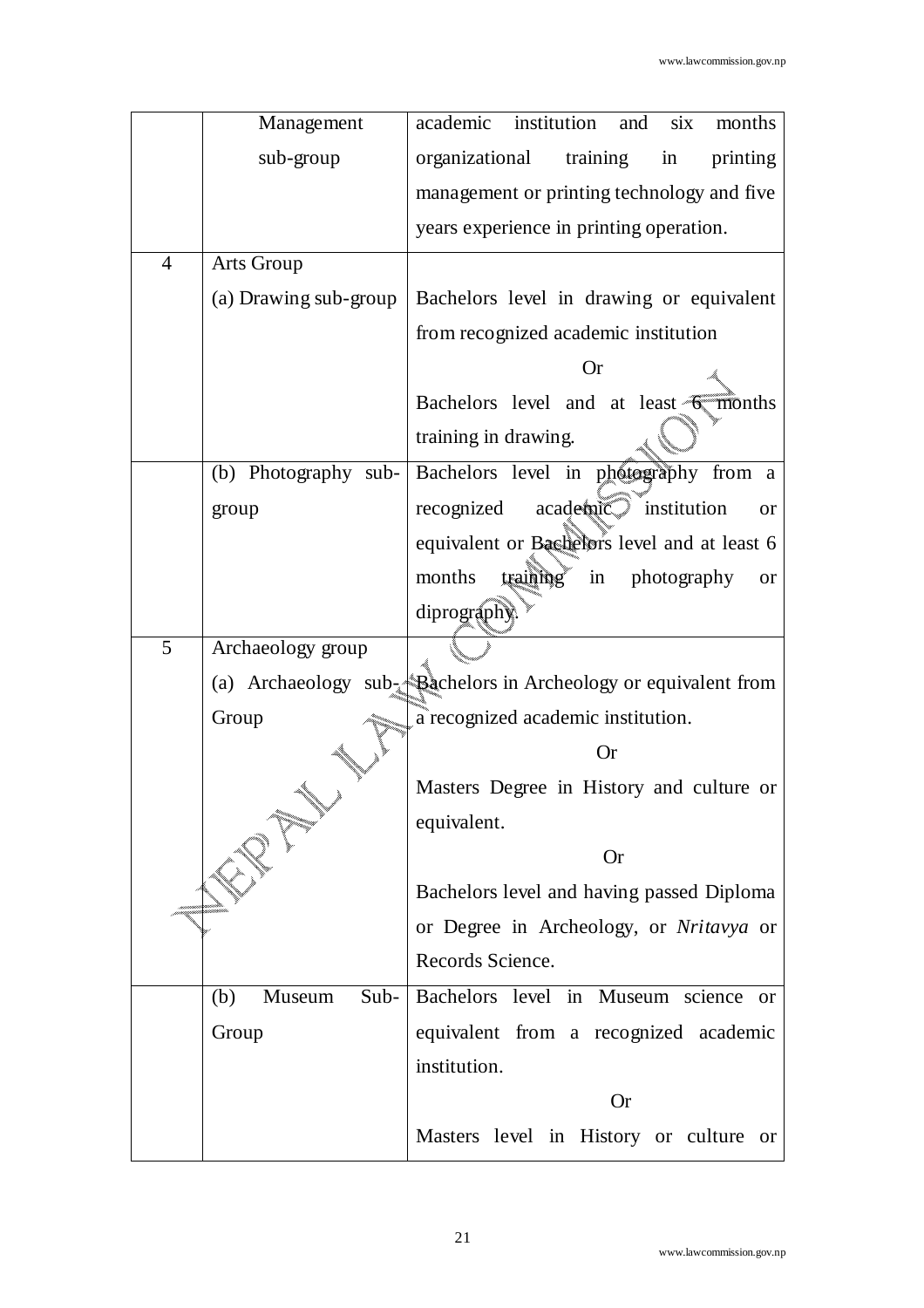|                |                             | equivalent.                                   |
|----------------|-----------------------------|-----------------------------------------------|
|                |                             | <b>Or</b>                                     |
|                |                             | Bachelors level and Diploma passed in         |
|                |                             | museum science.                               |
| 6              | Experiment<br>and           | Masters level in Education or Bachelors       |
|                | <b>Evaluation Group</b>     | level in Education from a recognized          |
|                | (a)<br>Academic             | academic institution and training of at least |
|                | Experiment<br>and           | six months of Tests and Measurement.          |
|                | <b>Evaluation sub-Group</b> |                                               |
|                |                             |                                               |
|                | (b)<br>Personnel            | Masters level in psychology or equivalent     |
|                | Experiment<br>and           | from a recognized academic institution        |
|                | <b>Evaluation sub-Group</b> |                                               |
| $\overline{7}$ | Library science Group       | Bachelors level or equivalent in Library      |
|                |                             | science or Bachelors level or equivalent      |
|                |                             | from recognized institution and at least six  |
|                |                             | months training on library science from       |
|                |                             | recognized institution.                       |

♠ (c) Minimum Academic qualifications for entry into service in non-gazette level posts within the groups and sub-Group of the service

| S. No. | and sub- Post<br>Group |        | Subject and Level<br>of         |
|--------|------------------------|--------|---------------------------------|
|        | Group                  |        | <b>Academic Qualification</b>   |
|        | Non-Gazetted<br>first  | Civil  | Proficiency certificate level   |
|        | class                  | Master | or equivalent in Education      |
|        | (a) Teaching groups    |        | from a recognized academic      |
|        |                        |        | institution or proficiency      |
|        | Secondary              |        | certificate level or equivalent |
|        | Education<br>$sub-$    |        | and 10 months teachers          |
|        | Group                  |        | training.                       |
|        |                        |        |                                 |

<sup>♠</sup> Amended by the notification published in the Nepal Gazette of 2053/9/15. (Dec. 15, 1996 A.D.)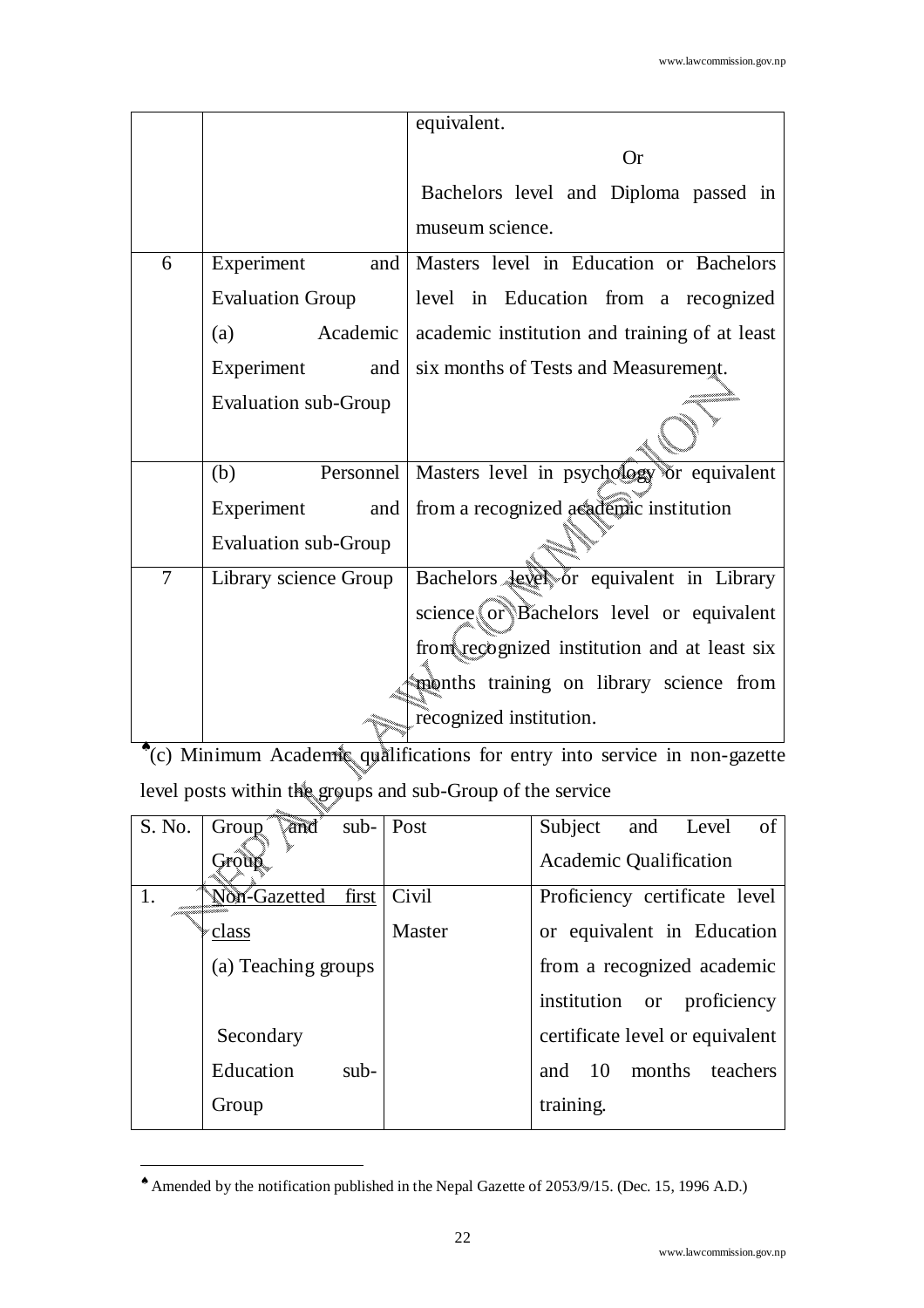| Education<br>Technical<br>1.         | Proficiently certificate level           |
|--------------------------------------|------------------------------------------|
| Administration<br>Assistant          | or equivalent in Education               |
| 2. Producer<br>Group                 | from a recognized academic               |
| institution.                         |                                          |
| Supervision                          |                                          |
| Sub-Group                            |                                          |
| Senior<br>Printing                   | Proficiency certificate level            |
| Mechanics<br><b>Management Group</b> | from a recognized academic               |
| 1.<br>Press                          | institution and five months              |
| Engineering<br>Sub-                  | training on installation and             |
| group                                | repair of press machine or 2             |
| Printing<br>2.<br>years              | Cexperience<br>in                        |
| $sub-$<br>management                 | installation and repair<br>of            |
| group                                | press machine.                           |
| Senior<br>photo                      | Proficiency certificate level            |
| type setter                          | from a recognized academic               |
|                                      | institution and five months              |
|                                      | training on photo compose                |
| machine                              | and computer                             |
| operation                            | $\overline{2}$<br><sub>or</sub><br>years |
|                                      | experience in the said works.            |
| Senior                               | Proficiency certificate level            |
| Pressman                             | from a recognized academic               |
|                                      | institution and five months              |
|                                      | training on letterpress and              |
|                                      | computer operation or 2                  |
|                                      | years experience in<br>the               |
|                                      |                                          |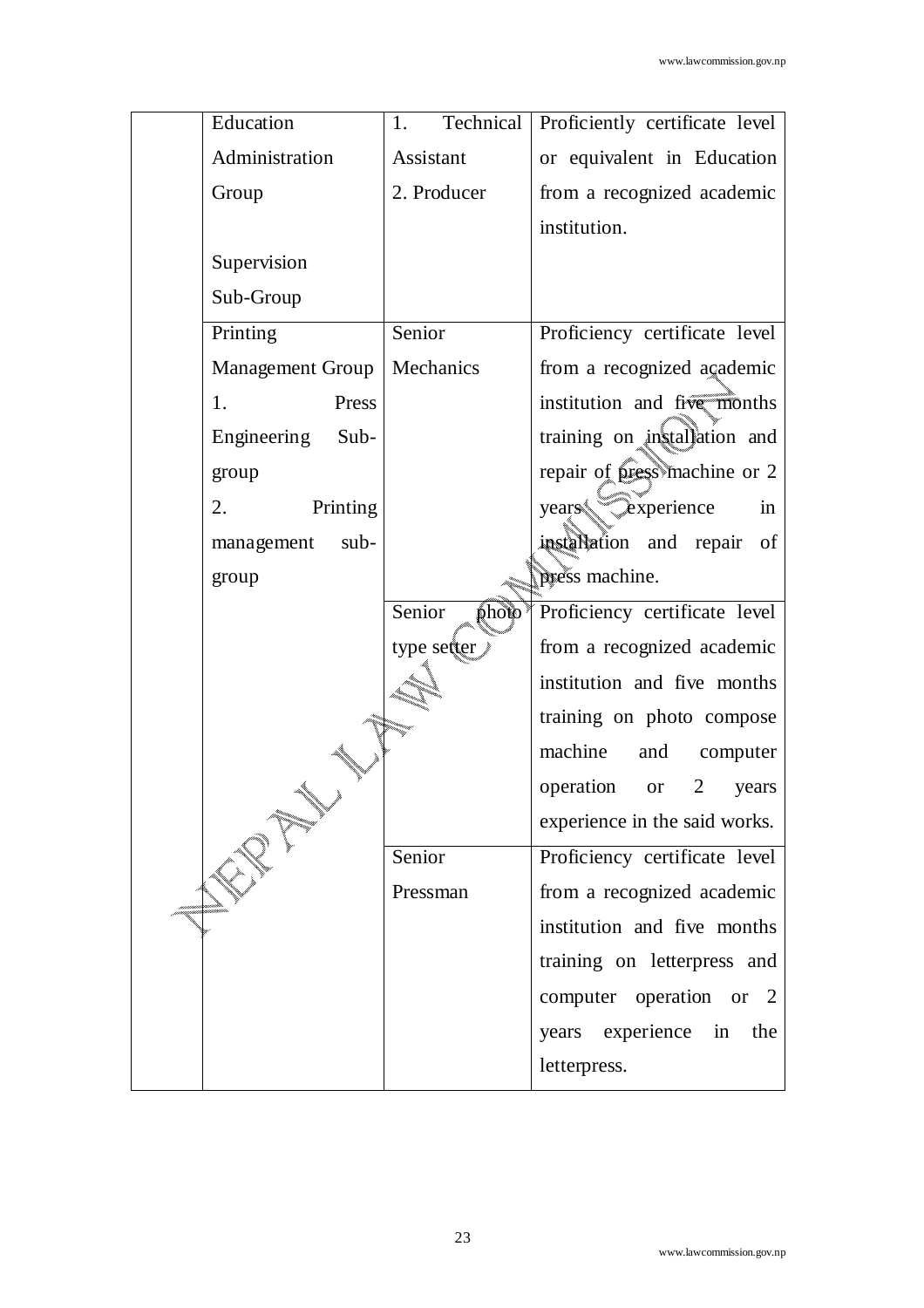| Senior<br>Offset      | Proficiency certificate level |
|-----------------------|-------------------------------|
| Pressman              | from a recognized academic    |
|                       | institution and five months   |
|                       | training on offset press or 2 |
|                       | years experience in the said  |
|                       | works.                        |
| Senior                | Proficiency certificate level |
| Monotype              | from a recognized academic    |
| Operator              | institution and five months   |
|                       | training on Monotype or 2     |
|                       | years experience in the said  |
|                       | works.                        |
| Senior<br>Plate       | Proficiency certificate level |
| Operator              | from a recognized academic    |
|                       | institution and five months   |
|                       | training on Plate making or 2 |
|                       | years experience in the said  |
|                       | works.                        |
| Senior                | Proficiency certificate level |
| Compositor            | from a recognized academic    |
|                       | institution and five months   |
|                       | training on composing or 2    |
|                       | years experience in the said  |
|                       | works.                        |
| Senior<br><b>Book</b> | Proficiency certificate level |
| <b>Binder</b>         | from a recognized academic    |
|                       | institution and five months   |
|                       | training on book binding or   |
|                       | 2 years experience in the     |
|                       | said works.                   |
|                       |                               |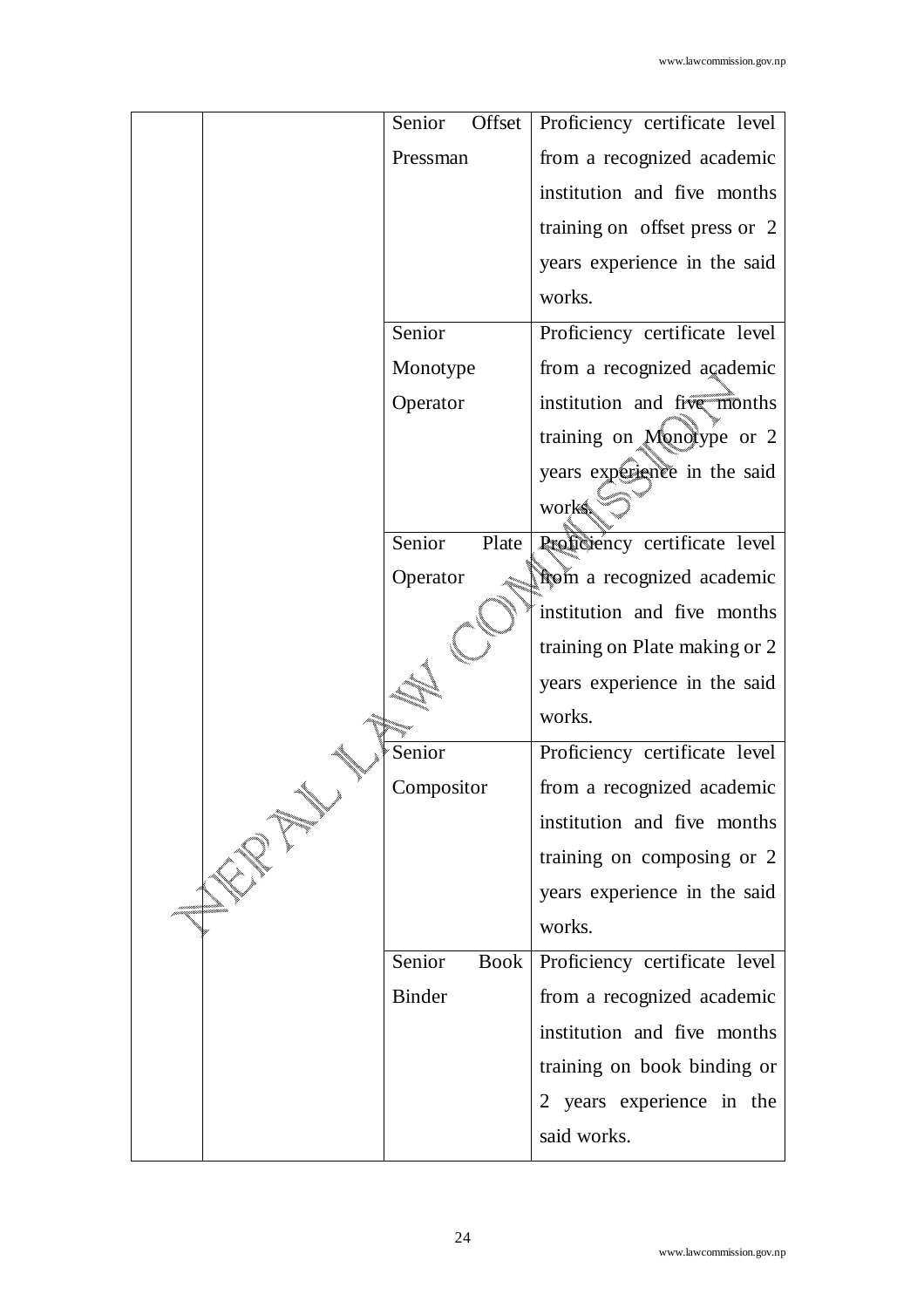|                    | Assistant       | Proficiency certificate level          |
|--------------------|-----------------|----------------------------------------|
|                    | Estimator       | from a recognized academic             |
|                    |                 | institution and five months            |
|                    |                 | training on Estimate relating          |
|                    |                 | printing or $2$<br>years<br>to         |
|                    |                 | experience in the said works.          |
|                    | Senior<br>Proof | Proficiency certificate level          |
|                    | Reader          | from a recognized academic             |
|                    |                 | institution and five months            |
|                    |                 | training on proof reading or           |
|                    |                 | 2 years experience in the              |
|                    |                 | said works.                            |
| (d) Arts group     | 1. Metal Craft  | <b>LAF</b> , with Idol craft or        |
| Drawing Sub-<br>1. | Assistant       | equivalent from a recognized           |
| group              |                 | academic institution<br>$\alpha$       |
|                    |                 | Proficiency Certificate Level          |
|                    |                 | passed and at least one                |
|                    |                 | training<br>in<br>the<br>concern       |
|                    |                 | subject from a recognized              |
|                    |                 | academic institution.                  |
|                    | 2.              | Idol Craft   I.A.F. with Idol craft or |
|                    | Assistant       | equivalent from a recognized           |
|                    |                 | academic institution<br>or             |
|                    |                 | Proficiency Certificate Level          |
|                    |                 | passed and at least one                |
|                    |                 | training in<br>the<br>concern          |
|                    |                 | subject from a recognized              |
|                    |                 | academic institution.                  |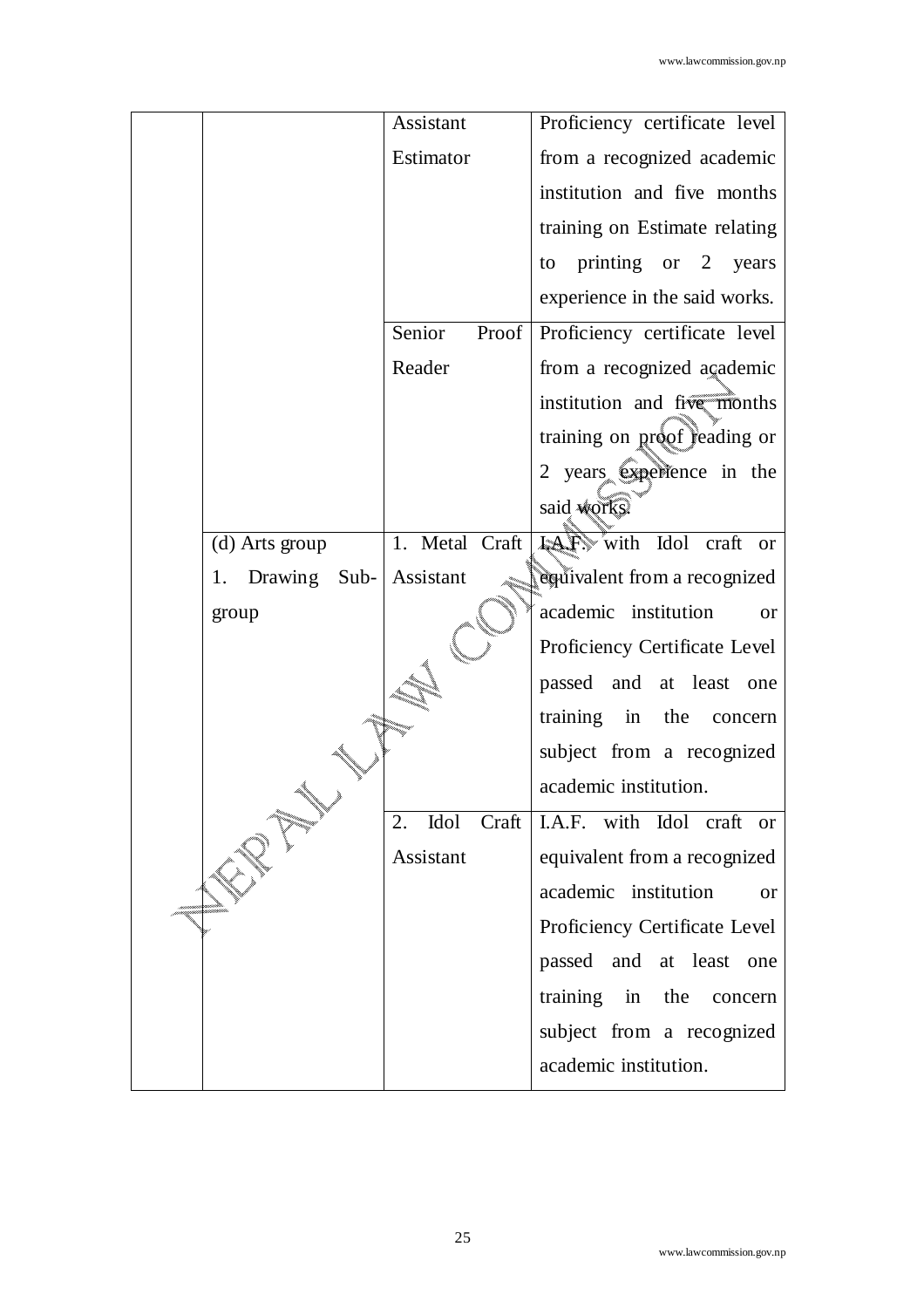|                        | 3. Stone Craft   I.A.F. with Idol craft or  |
|------------------------|---------------------------------------------|
| Assistant              | equivalent from a recognized                |
|                        | academic institution<br><b>or</b>           |
|                        | Proficiency Certificate Level               |
|                        | passed and at least<br>one                  |
|                        | training<br>month<br>in<br>the              |
|                        | concern subject from a                      |
|                        | recognized<br>açademic                      |
|                        | institution.                                |
| 4. Artist              | Proficiency Certificate Level               |
|                        | in Drawing or equivalent                    |
|                        | passed from a recognized                    |
|                        | academic institution                        |
|                        | 5. Artist Cum Proficiency Certificate Level |
| Wood Modular           | in Idol Craft or equivalent                 |
|                        | passed from a recognized                    |
|                        | academic institution.                       |
| <b>Assistant</b><br>6. | Proficiency Certificate Level               |
| Illustrator            | in Drawing or equivalent                    |
|                        | passed from a recognized                    |
|                        | academic institution                        |
| Assistant<br>7.        | Proficiency Certificate Level               |
| Designer               | in Drawing or Idol Craft or                 |
|                        | equivalent passed from a                    |
|                        | recognized<br>academic                      |
|                        | institution.                                |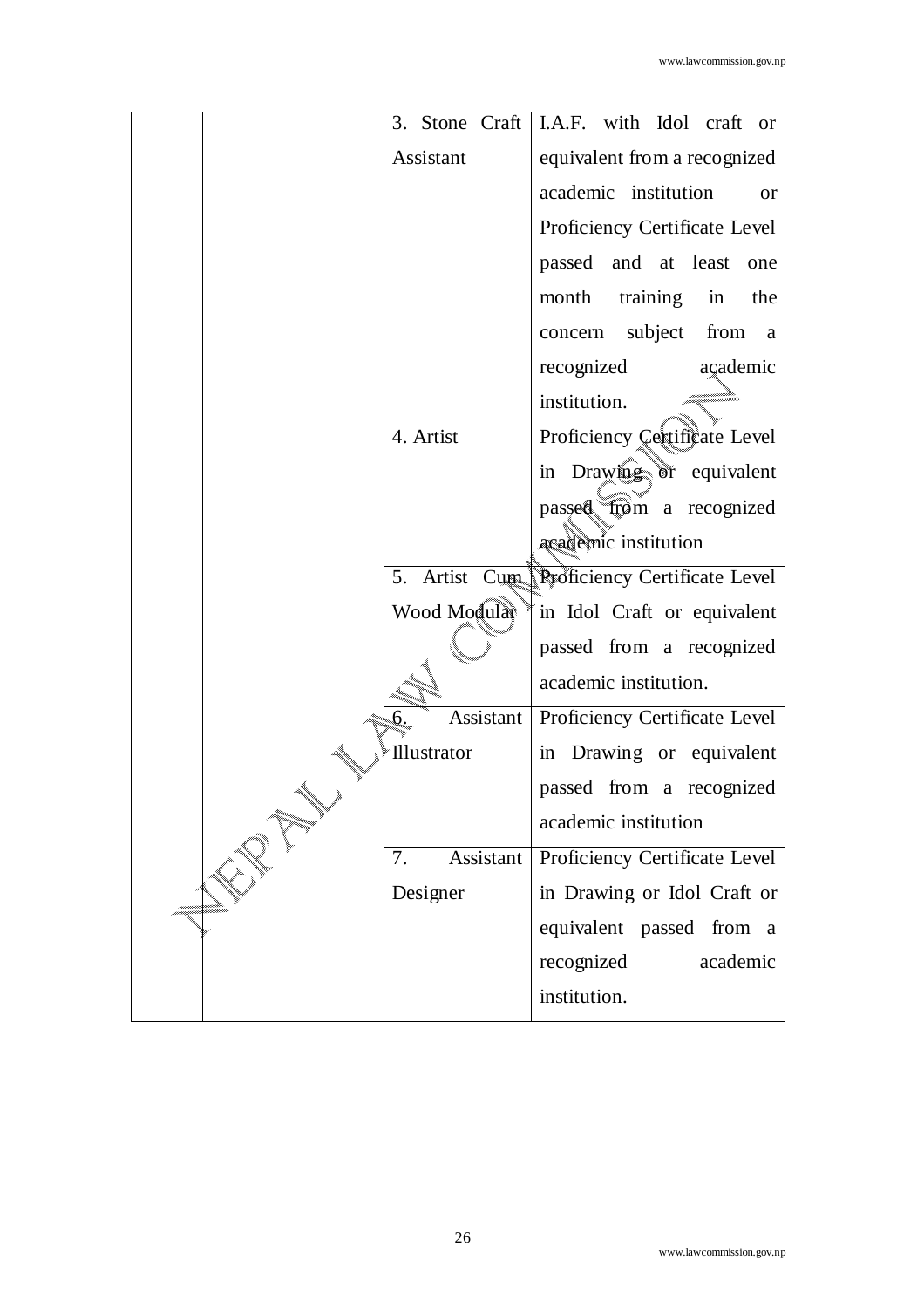|                    |                 | 8. Wood Craft   I.A.F. with Woodcraft or          |
|--------------------|-----------------|---------------------------------------------------|
|                    | Assistant       | equivalent from a recognized                      |
|                    |                 | academic institution<br>or                        |
|                    |                 | Proficiency Certificate Level                     |
|                    |                 | passed and at least<br>one                        |
|                    |                 |                                                   |
|                    |                 | training<br>month<br>in<br>the                    |
|                    |                 | concern subject from<br>a                         |
|                    |                 | recognized<br>açademic                            |
|                    |                 | institution.                                      |
|                    |                 | 9. Model Cum   Proficiency Certificate Level      |
|                    | Artist          | in Drawing or Proficiency                         |
|                    |                 | Certificate Level passed and                      |
|                    |                 | <b>quel</b> year training on Arts                 |
|                    |                 | from a recognized academic                        |
|                    |                 | institution                                       |
| Photography<br>(2) | Assistant<br>1. | Proficiency Certificate Level                     |
| Sub-group          | Photographer    | or equivalent passed from a                       |
|                    |                 | recognized<br>academic                            |
|                    |                 | institution and at least five-                    |
|                    |                 | month training acquired on                        |
|                    |                 |                                                   |
|                    |                 | the concerned subject from                        |
|                    |                 | an approved institution.                          |
|                    | 2. Cameraman    | Proficiency Certificate Level                     |
|                    |                 |                                                   |
|                    |                 | or equivalent passed from a<br>academic           |
|                    |                 | recognized                                        |
|                    |                 | institution and at least one                      |
|                    |                 | month training acquired on                        |
|                    |                 | photography<br>video<br><b>or</b>                 |
|                    |                 | camera operation from an<br>approved institution. |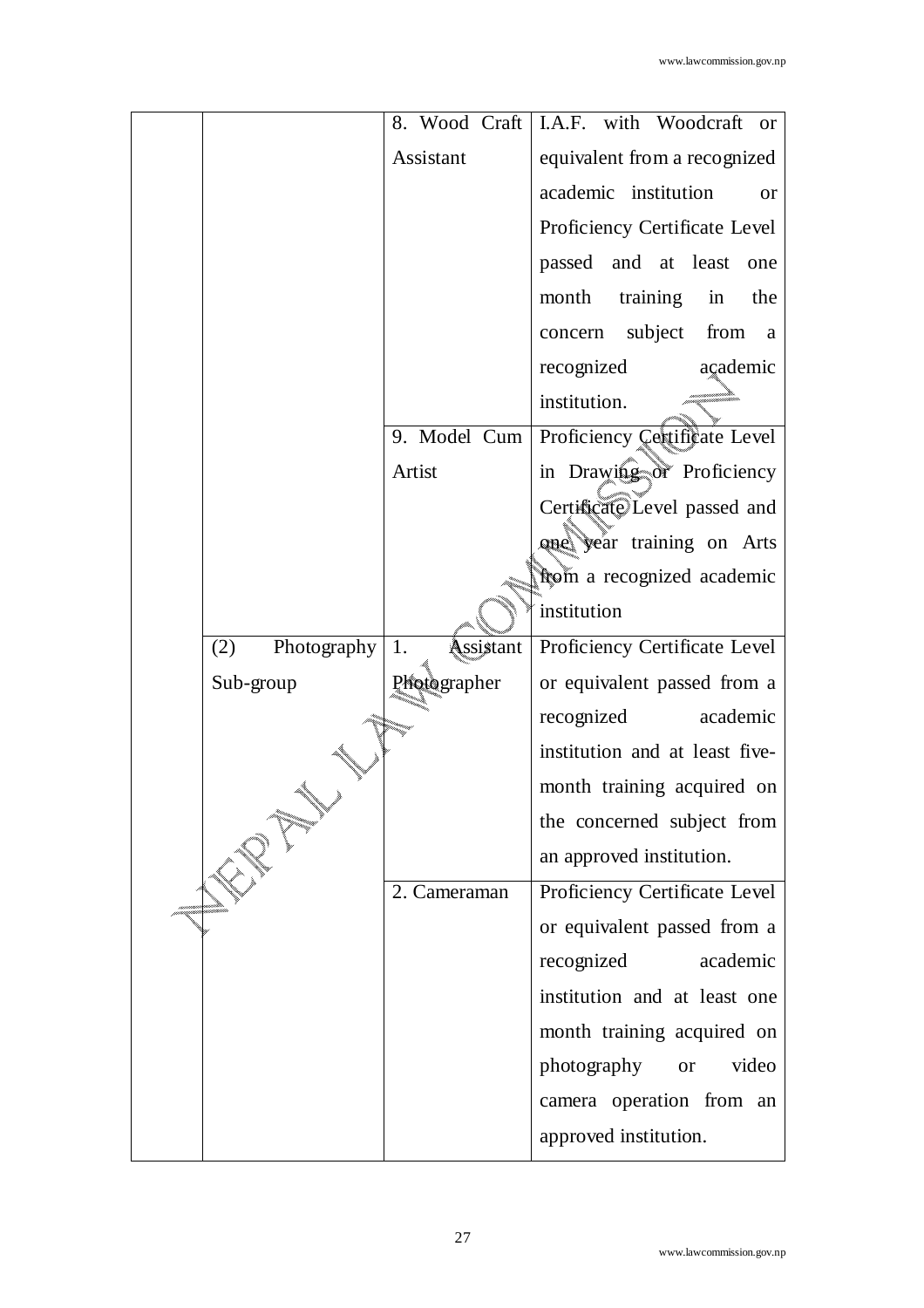|                    | Micro-<br>3.   | <b>Proficiency Certificate Level</b>    |
|--------------------|----------------|-----------------------------------------|
|                    | filmiest       | or equivalent passed from a             |
|                    |                | recognized<br>academic                  |
|                    |                | institution and at least five           |
|                    |                | months training acquired on             |
|                    |                | microfilm or photography                |
|                    |                | from an approved institution            |
|                    |                | or two years experience in              |
|                    |                | the concerned field.                    |
|                    |                | Proficiency Certificate Level           |
|                    | 4.             | or equivalent passed on the             |
|                    | Reprographer   | concerned subject from a                |
|                    |                | recognized<br>academic                  |
|                    |                | institution<br>proficiency<br><b>or</b> |
|                    |                | certificate level passed and            |
|                    |                | at least five months training           |
|                    |                | acquired on the concerned               |
|                    |                | subject from an approved                |
|                    |                | institution.                            |
| Archaeology<br>(e) | Research<br>1. | Bachelors Level in Culture              |
| Group <sup>-</sup> | Assistant      | or equivalent passed from a             |
| Archaeology        |                | recognized<br>academic                  |
| sub Group          |                | institution.                            |
|                    |                | Proficiency Certificate Level           |
|                    | Script<br>2.   | or equivalent passed from a             |
|                    | Assistant      | recognized<br>academic                  |
|                    |                | institution and capable to              |
|                    |                | write<br>ancient<br>read<br>and         |
|                    |                | Lichhavi and Newari scripts             |
|                    |                | of Nepal.                               |
|                    |                |                                         |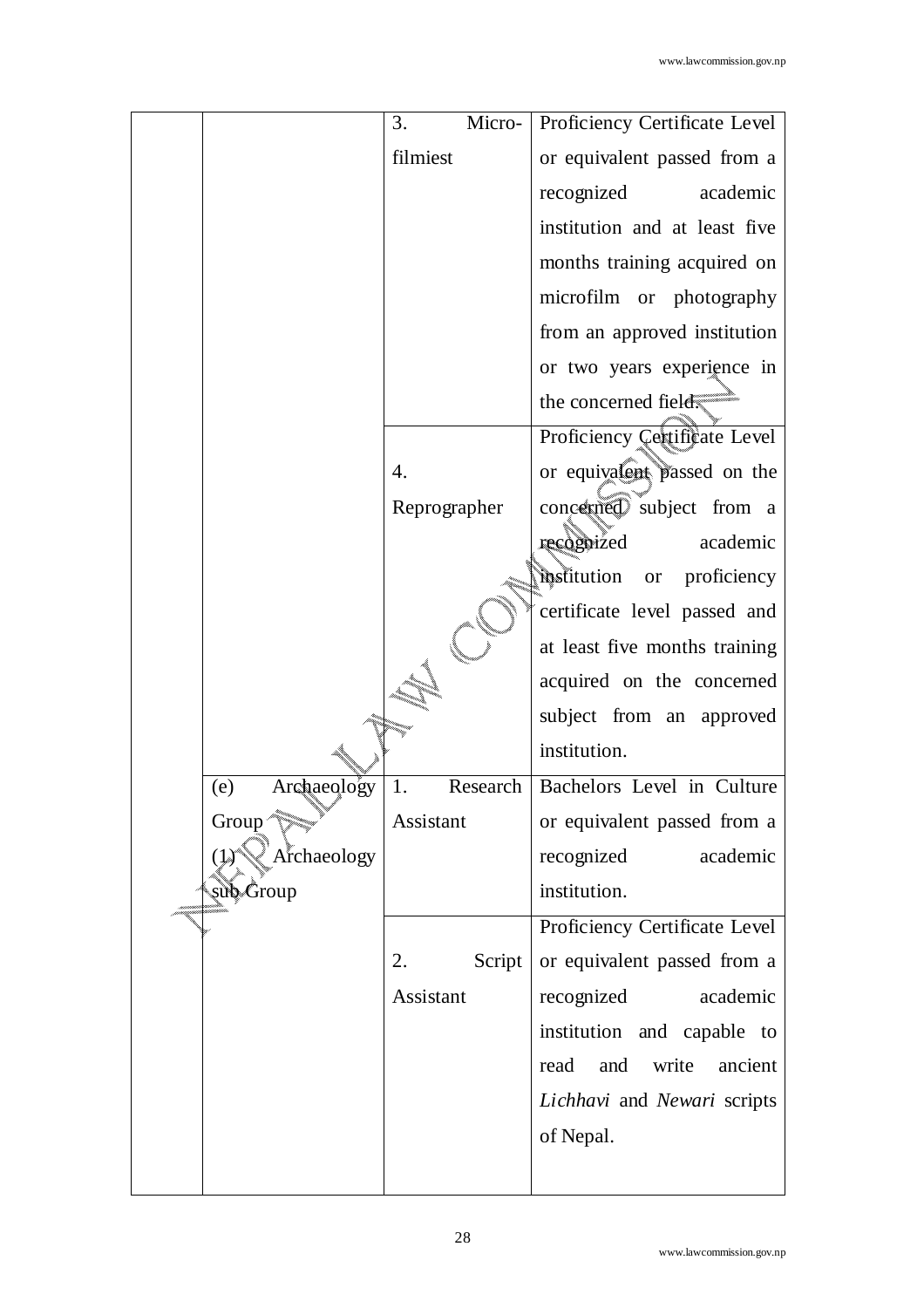| 3.              | Assistant   Bachelors Level in History |
|-----------------|----------------------------------------|
|                 |                                        |
| Tour Guide      | or Culture or equivalent               |
|                 | passed from a recognized               |
|                 | academic<br>institution<br><b>or</b>   |
|                 | having obtained certificate in         |
|                 | any of the languages of                |
|                 | French, German, Japanese,              |
|                 | Italian, Spanish $\triangle$ having    |
|                 | passed I.A.                            |
|                 | Bachelors<br>Level<br>passed           |
| 4.Sanskrit      | having taken Sanskrit as               |
| Assistant       | major subject or equivalent            |
|                 | from a recognized academic             |
|                 | institution.                           |
|                 |                                        |
| 5.<br>Tibetan   | Proficiency Certificate Level          |
| Language        | or equivalent passed from a            |
| Assistant       | academic<br>recognized                 |
|                 | institution<br>and<br>having           |
|                 | knowledge<br>of<br>Tibetan             |
|                 | language.                              |
|                 |                                        |
| 6. Chief Priest | Proficiency Certificate Level          |
|                 | or equivalent passed from a            |
|                 | academic<br>recognized                 |
|                 | institution<br>having<br>taken         |
|                 | Karmakanda within Sanskrit             |
|                 | or training of at least one            |
|                 | month on Karmakanda.                   |
|                 |                                        |
|                 |                                        |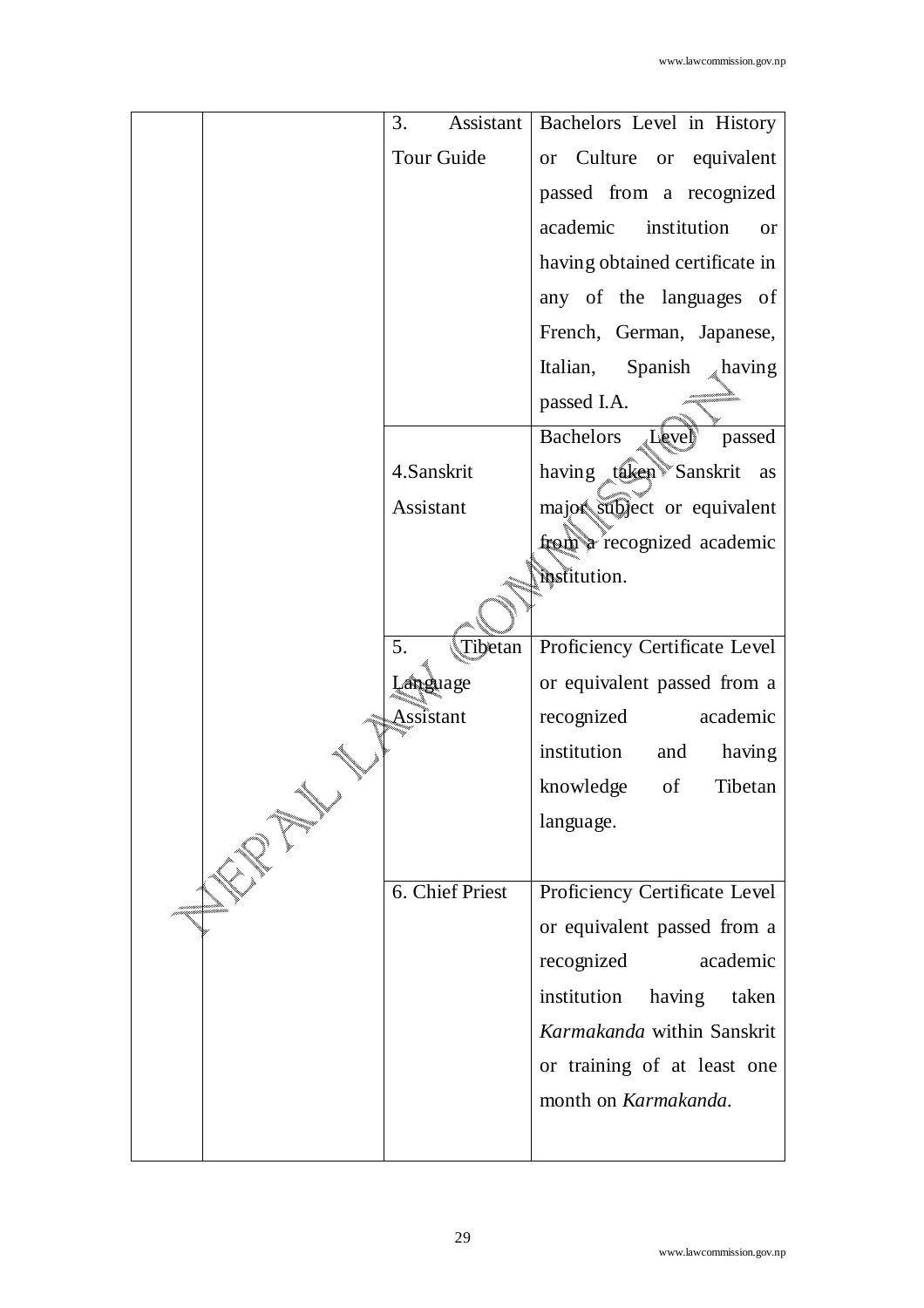|                   | 7.              | Technical Graduate in Archaeology or |
|-------------------|-----------------|--------------------------------------|
|                   | Assistant       | Bachelors<br>level<br>passed         |
|                   |                 | having taken History and             |
|                   |                 | Culture as major subjects.           |
|                   |                 |                                      |
| 2.<br>Museum sub- | 1. Chronologist | Bachelors Level in History           |
| group             |                 | Culture or equivalent<br><b>or</b>   |
|                   |                 | passed from a recognized             |
|                   |                 | academic<br>institution<br><b>or</b> |
|                   |                 | Proficiency Certificate level        |
|                   |                 | or equivalent in History and         |
|                   |                 | culture passed<br>five<br>and        |
|                   |                 | months training<br>the<br>on         |
|                   |                 | concerned subject or<br>two          |
|                   |                 | years experience in<br>the           |
|                   |                 | concerned field.                     |
|                   |                 |                                      |
|                   | 2. Philatelist  | Proficiency Certificate Level        |
|                   |                 | or equivalent passed from a          |
|                   |                 | recognized<br>academic               |
|                   |                 | institution and at least five        |
|                   |                 | months<br>training<br>on<br>the      |
|                   |                 | concerned subject or<br>two          |
|                   |                 | years experience<br>in<br>the        |
|                   |                 | concerned field.                     |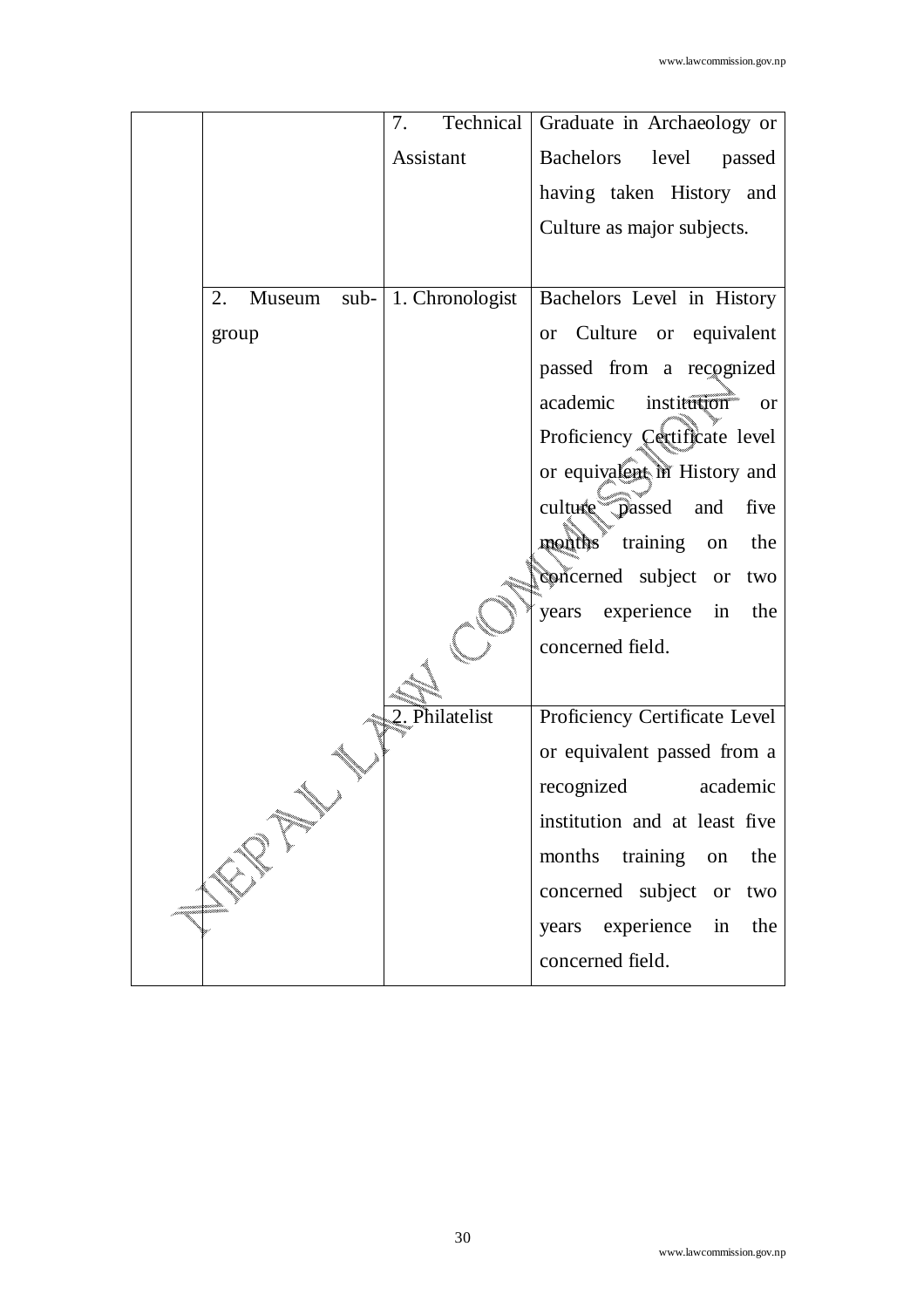|  |                 | Proficiency Certificate Level          |
|--|-----------------|----------------------------------------|
|  | 3. Texidmist    | or equivalent passed from a            |
|  |                 | recognized<br>academic                 |
|  |                 | institution and at least five          |
|  |                 | months<br>training<br>on               |
|  |                 | Texidmist<br>two<br><b>or</b><br>years |
|  |                 | experience in the concerned            |
|  |                 | field.                                 |
|  |                 |                                        |
|  | 4. Technical    | <b>Bachelors</b><br>passed<br>level)   |
|  | Assistant       | having taken history and               |
|  |                 | culture as major subjects or           |
|  |                 | <b>1.4.</b> passed and having two      |
|  |                 | years of experience in Nepali          |
|  |                 | ancient currencies.                    |
|  |                 |                                        |
|  | Office<br>$In-$ | Proficiency Certificate Level          |
|  | charge          | in Archaeological Science or           |
|  | (Regional       | Bachelors level in History             |
|  | Museum)         | and Culture or Proficiency             |
|  |                 | certificate passed and having          |
|  |                 | obtained<br>training<br>in             |
|  |                 | Museum.                                |
|  | 6. Store Keeper | Bachelors level or equivalent          |
|  |                 | in History or culture                  |
|  |                 |                                        |
|  |                 |                                        |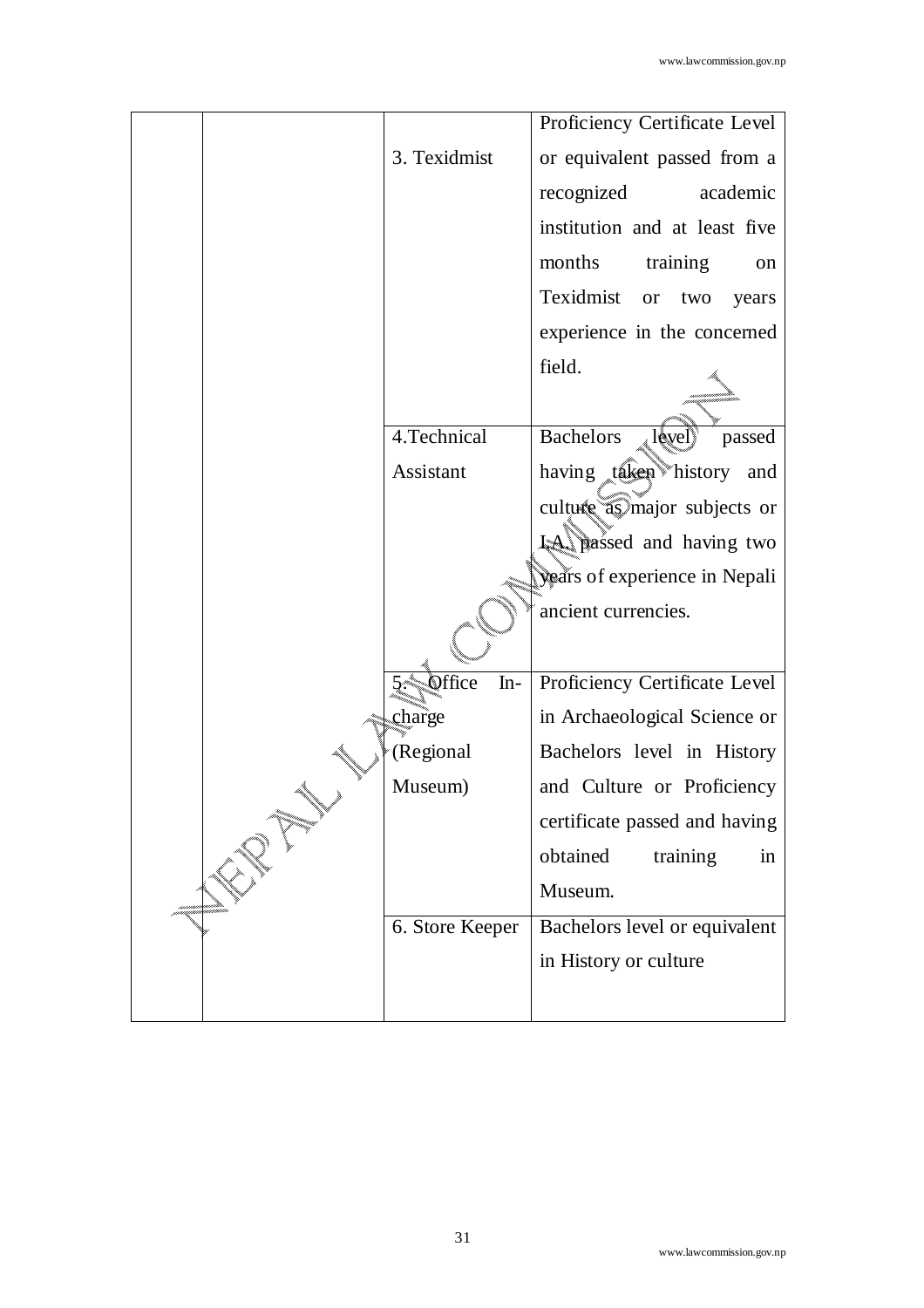|  |       |                                   | (f) Library Science   1. Library   Proficiency Certificate Level |
|--|-------|-----------------------------------|------------------------------------------------------------------|
|  |       |                                   |                                                                  |
|  | Group | Assistant                         | Library Science<br>in<br><b>or</b>                               |
|  |       |                                   | equivalent passed from a                                         |
|  |       |                                   | recognized<br>academic                                           |
|  |       |                                   | institution or Proficiency                                       |
|  |       |                                   | Certificate<br>Level<br><b>or</b>                                |
|  |       |                                   | equivalent passed and at                                         |
|  |       |                                   | least<br>month<br>one                                            |
|  |       |                                   | organizational<br>$\sqrt{\tan \theta}$                           |
|  |       |                                   | acquired on library science.                                     |
|  |       |                                   | Bachelors Level passed                                           |
|  |       | Sanskrit<br>2.                    | having taken Sanskrit as                                         |
|  |       | Assistant                         | major subject or equivalent                                      |
|  |       |                                   | from a recognized academic                                       |
|  |       |                                   | institution.                                                     |
|  |       | 3.<br>Reference                   | Proficiency Certificate Level                                    |
|  |       | and Acquisition                   | in Library<br>Science<br><b>or</b>                               |
|  |       |                                   | equivalent passed from a                                         |
|  |       |                                   | recognized academic                                              |
|  |       |                                   | institution<br>or Proficiency                                    |
|  |       | Certificate<br>Level<br><b>or</b> |                                                                  |
|  |       |                                   | equivalent passed and<br>at                                      |
|  |       |                                   | least<br>month<br>one                                            |
|  |       |                                   | organizational<br>training                                       |
|  |       |                                   | acquired on library science.                                     |
|  |       |                                   |                                                                  |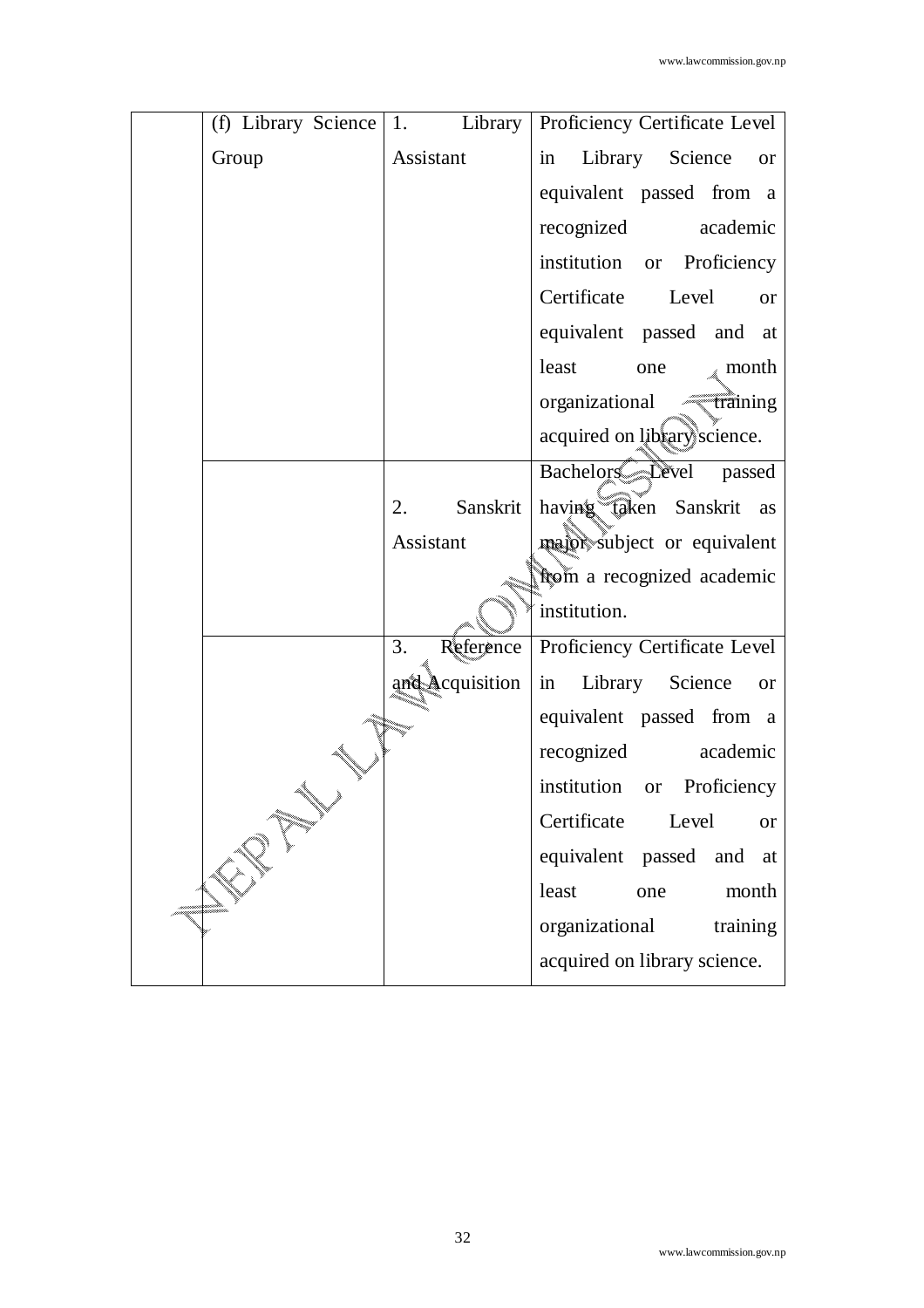| 4.                | Level<br>Library Bachelors<br>passed    |
|-------------------|-----------------------------------------|
| Assistant (Hindi) | having taken Hindi as major             |
|                   | subject or equivalent from a            |
|                   | recognized<br>academic                  |
|                   | institution<br>Proficiency<br><b>or</b> |
|                   | Certificate<br>Level<br>passed          |
|                   | having taken Hindi as major             |
|                   | subject and at least one                |
|                   | month<br>organizational                 |
|                   | training acquired on library            |
|                   | science.                                |
| 5.                | Library Bachelors Level<br>passed       |
| Assistant         | having taken Nepali as major            |
| (Nepali)          | subject or equivalent from a            |
|                   | recognized<br>academic                  |
|                   | institution<br>Proficiency<br><b>or</b> |
|                   | Certificate<br>Level<br>passed          |
|                   | having taken Nepali as major            |
|                   | subject and at least<br>one             |
|                   | organizational<br>month                 |
|                   | training acquired on library            |
|                   | science.                                |
|                   |                                         |
|                   |                                         |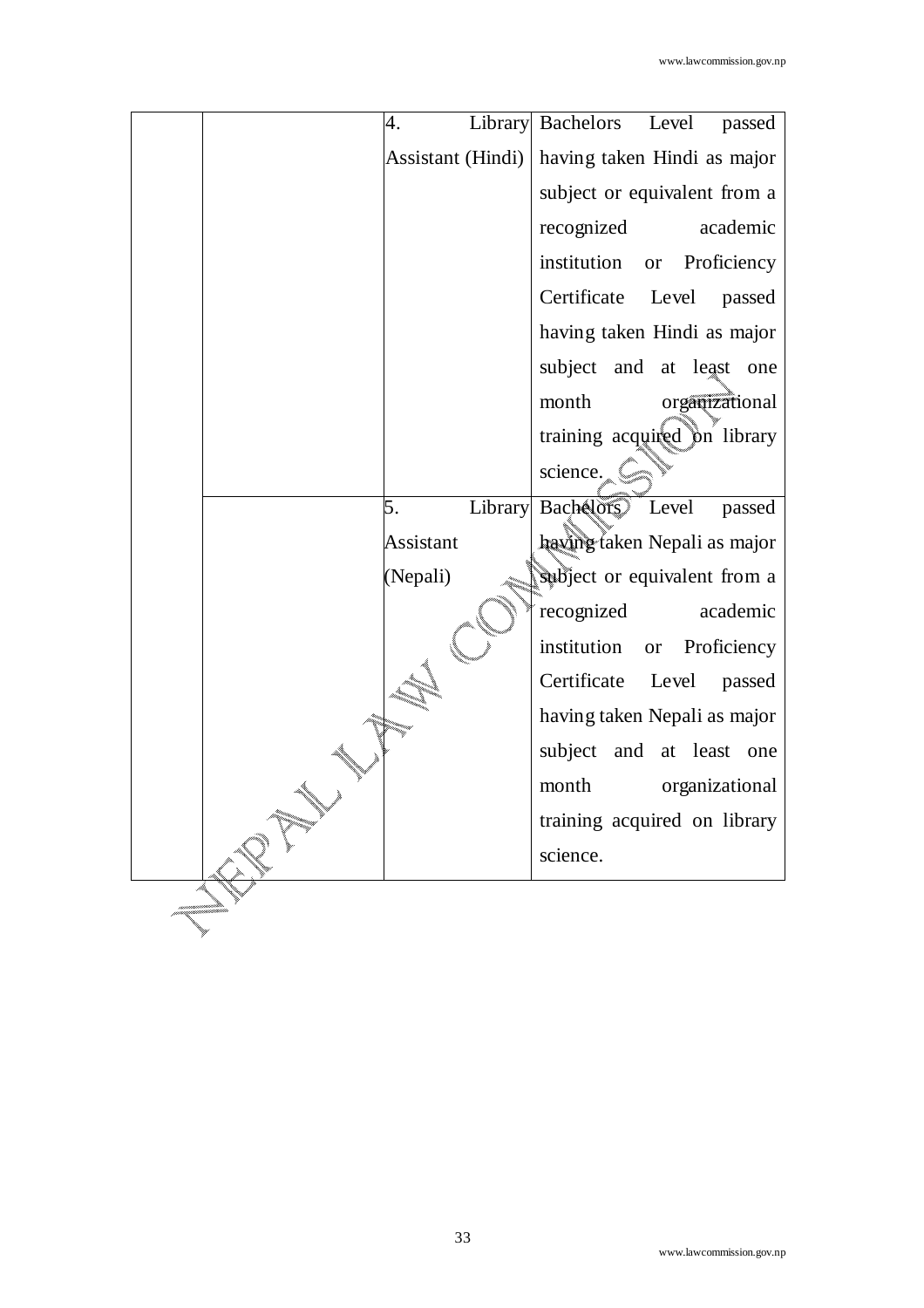|    |                      | 6.           | Library Bachelors Level passed    |
|----|----------------------|--------------|-----------------------------------|
|    |                      | Assistant    | having taken Literature as        |
|    |                      | (Compositio  | major subject or equivalent       |
|    |                      | n)           | from a recognized academic        |
|    |                      |              | institution or Proficiency        |
|    |                      |              | Certificate Level passed          |
|    |                      |              | having taken Literature as        |
|    |                      |              | major subject and at least        |
|    |                      |              | one month organizational          |
|    |                      |              | training acquired on library      |
|    |                      |              | science.                          |
|    |                      | 7.           | Library Bachelors Level<br>passed |
|    |                      | Assistant    | having taken English as           |
|    |                      | (English)    | major subject or equivalent       |
|    |                      |              | from a recognized academic        |
|    |                      |              | institution or Proficiency        |
|    |                      |              | Certificate Level passed          |
|    |                      |              | having taken English as           |
|    |                      |              | major subject and at least        |
|    |                      |              | month organizational<br>one       |
|    |                      |              | training acquired on library      |
|    |                      |              | science                           |
| 2. | <u> Non Gazetted</u> | Civil Master | S.L.C. or equivalent passed       |
|    | <b>Second Class</b>  |              | from a recognized academic        |
|    | (a) Teaching         |              | institution and ten months        |
|    | Group                |              | teachers training acquired.       |
|    | Secondary            |              |                                   |
|    | Education Sub-       |              |                                   |
|    | Group                |              |                                   |
|    | (b) Printing         | Mechanics    | S.L.C. or equivalent passed       |
|    | Management           |              | from a recognized academic        |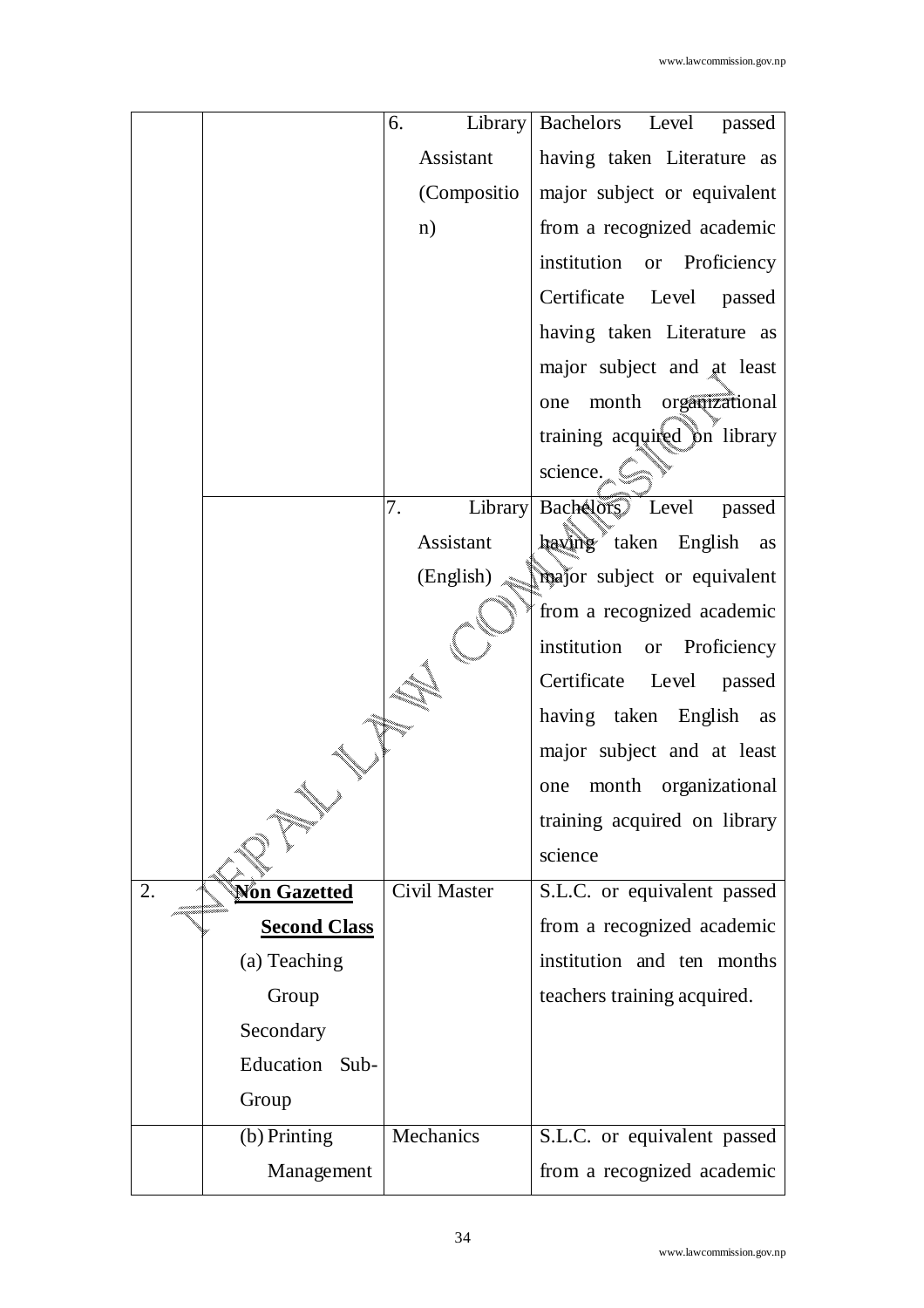| Group          | institution and five months                           |
|----------------|-------------------------------------------------------|
| (1)<br>Press   | training on Press machine                             |
| Engineering    | installation<br>and<br>repair                         |
| Sub-group      | acquired<br>two<br>years<br><b>or</b>                 |
|                | experience in the said works.                         |
| $(2)$ Printing | 1. Plate maker<br>S.L.C. or equivalent passed         |
| Management     | from a recognized academic                            |
| sub-Group      | institution and five months                           |
|                | training on plate making                              |
|                | $\sqrt{v}$<br>acquired<br>years<br>$\alpha \setminus$ |
|                | experience in plate making.                           |
| 2.Photo        | type                                                  |
| setter         | or equivalent passed                                  |
|                | from a recognized academic                            |
|                | institution and five months                           |
|                | training on photocomposing                            |
|                | and computer acquired or                              |
|                | two years experience in plate                         |
|                | making works.                                         |
|                | S.L.C. or equivalent passed                           |
| 3.             | Letter   from a recognized academic                   |
| Pressman       | institution and five months                           |
|                | training<br>letterpress<br>on                         |
|                | acquired<br>or two<br>years                           |
|                | experience in the related                             |
|                | works.                                                |
|                | S.L.C. or equivalent passed                           |
| 4.             | Offset<br>from a recognized academic                  |
|                |                                                       |
| Pressman       | institution and five months                           |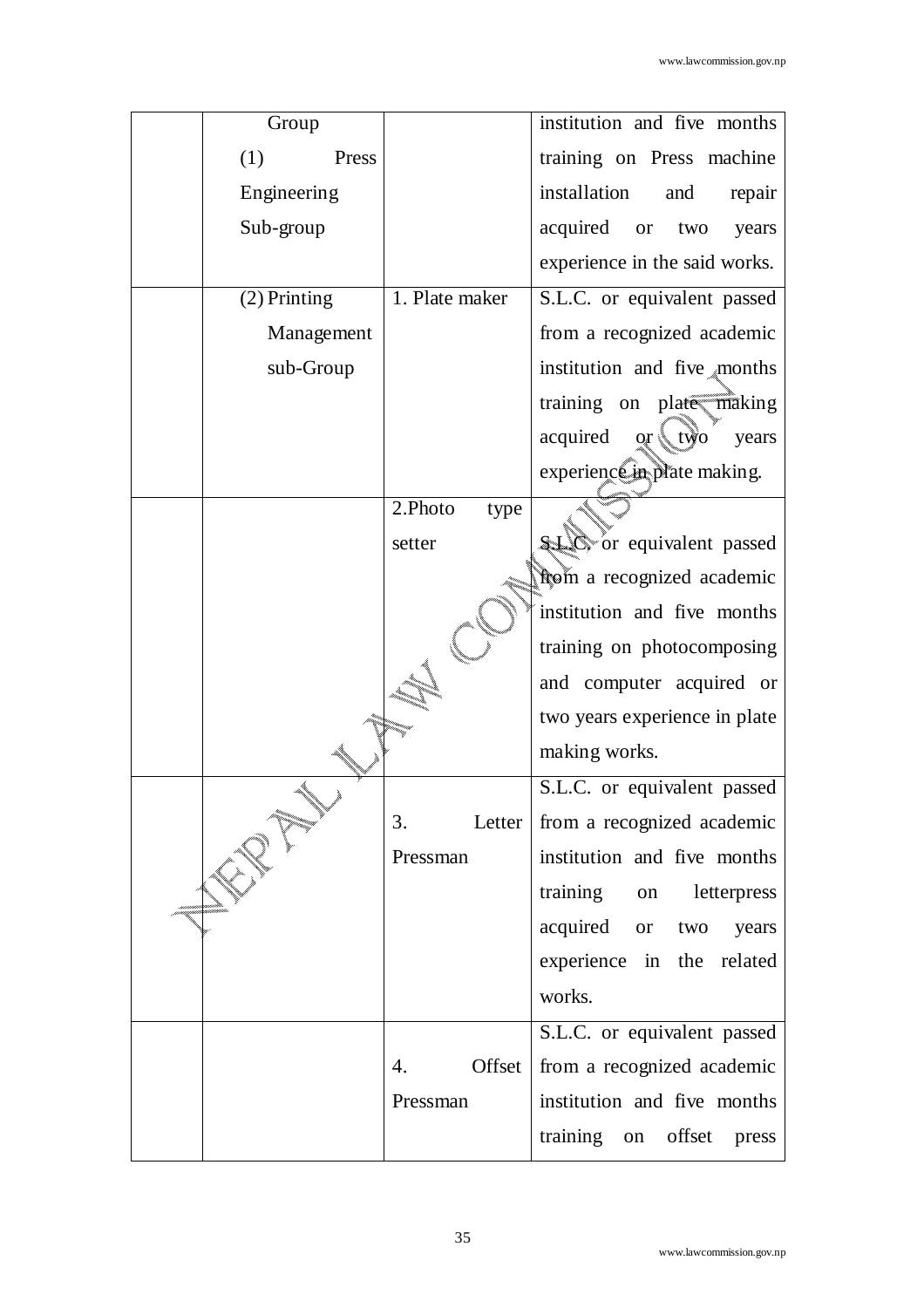|                | acquired or<br>two<br>years         |
|----------------|-------------------------------------|
|                | experience in the related           |
|                | works                               |
|                | S.L.C. or equivalent passed         |
| 5.<br>Monotype | from a recognized academic          |
| Operator       | institution and five months         |
|                | training<br>monotype<br>on          |
|                | operation acquired or two           |
|                | years experience in the             |
|                | related works.                      |
|                |                                     |
| Furnace<br>6.  | S.L. <b>S.</b> or equivalent passed |
| Operator       | from a recognized academic          |
|                | mostitution and two years           |
|                | experience in the works of          |
|                | glass melting in monotype           |
|                | machine.                            |
|                |                                     |
| 7. Compositor  | S.L.C. or equivalent passed         |
|                | from a recognized academic          |
|                | institution and five months         |
|                | training on<br>compose              |
|                | acquired<br>or two<br>years         |
|                | experience in the related           |
|                | works.                              |
| 8. Book Binder | S.L.C. or equivalent passed         |
|                | from a recognized academic          |
|                | institution and five months         |
|                | training on bookbinding             |
|                | acquired or<br>two<br>years         |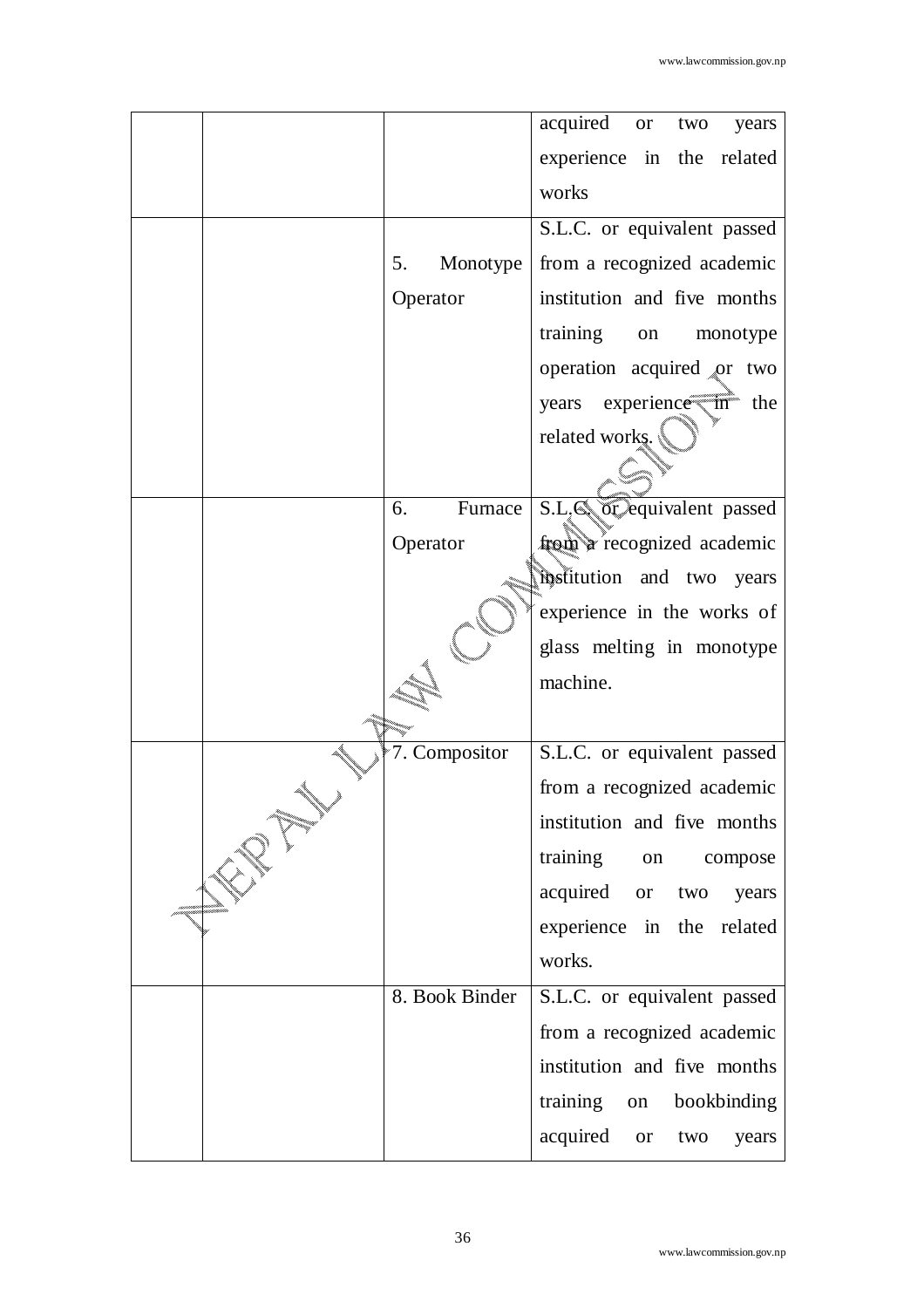|                       |                  | experience in bookbinding.              |
|-----------------------|------------------|-----------------------------------------|
|                       |                  |                                         |
|                       | 9. Proof Reader  | S.L.C. or equivalent passed             |
|                       |                  | from a recognized academic              |
|                       |                  | institution and five months             |
|                       |                  | training on proof reading               |
|                       |                  | acquired<br>two<br><b>or</b><br>years   |
|                       |                  | experience in proof reading.            |
|                       |                  |                                         |
| Group<br>(c)<br>Arts  | 1.<br>Darkroom   | S.L.C. or equivalent passed             |
| $Sub-$<br>Photography | Assistant        | from a recognized academic              |
| Group                 |                  | institution and five months             |
|                       |                  | training<br>photography<br>on           |
|                       |                  | acquired<br><b>or</b><br>two<br>years   |
|                       |                  | experience in the concerned             |
|                       |                  | field.                                  |
|                       |                  | S.L.C. or equivalent passed             |
|                       | Assistant        | from a recognized academic              |
|                       | Photographer     | institution and at least one            |
|                       |                  | month<br>training<br>on                 |
|                       |                  | photography acquired.                   |
| <b>X</b> Archaeology  | Field<br>1.      | S.L.C. or equivalent passed             |
| Group                 | <b>Assistant</b> | from a recognized academic              |
| (1) Archaeology       |                  | institution and at least five           |
| sub-Group             |                  | months<br>training<br>the<br>on         |
|                       |                  | related subject or two years            |
|                       |                  | experience in the concerned             |
|                       |                  | field.                                  |
|                       | 2.               | Assistant   S.L.C. or equivalent passed |
|                       | Khudai           | from a recognized academic              |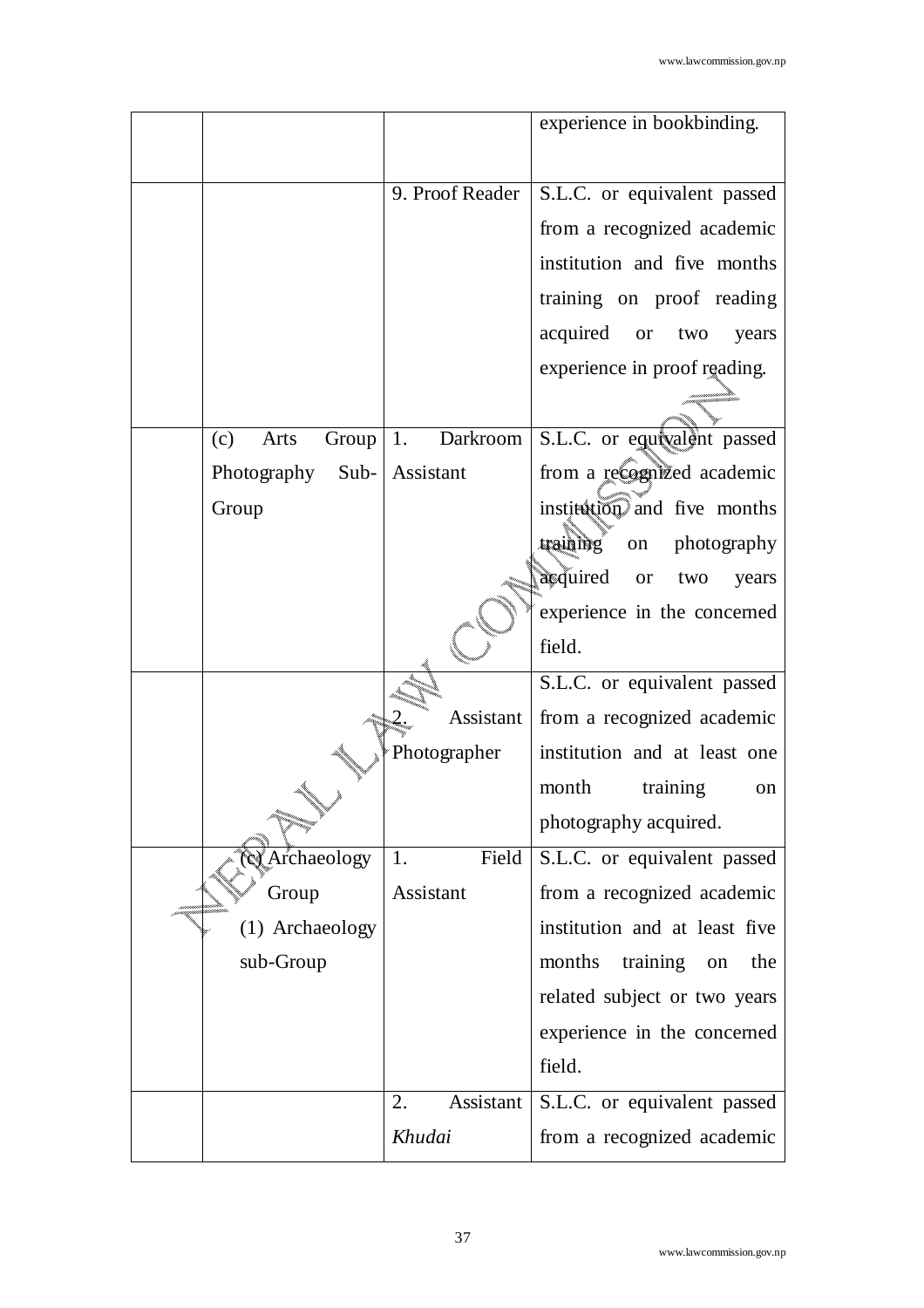| Inspector       | institution and at least five               |
|-----------------|---------------------------------------------|
|                 |                                             |
|                 | training on<br>months<br>the                |
|                 | related subject or two years                |
|                 | experience in the concerned                 |
|                 | field.                                      |
| 3. Store Keeper | S.L.C. or equivalent passed                 |
|                 | from a recognized academic                  |
|                 | institution and at least five               |
|                 | months<br>training<br><sub>on</sub>         |
|                 | inspection<br>$_{\circ}$ two<br>years<br>ОN |
|                 | experience in the concerned                 |
|                 | field.                                      |
| Assistant<br>4. | Proficiency Certificate Level               |
| Guide           | or equivalent passed from a                 |
|                 | recognized<br>academic                      |
|                 | institution and trained on                  |
|                 | tour guide.                                 |
| 5. Carpenter    | S.L.C. or equivalent passed                 |
|                 | from a recognized academic                  |
|                 | institution<br>having<br>and                |
|                 | trained in wood carving from                |
|                 | recognized institution or ten               |
|                 | class passed and training of                |
|                 | technical SLC for three                     |
|                 | months obtained from<br>an                  |
|                 | institution recognized<br>by                |
|                 | Technical<br>Education<br>and               |
|                 | Vocational<br>Training                      |
|                 | Council.                                    |
| Assistant<br>6. | S.L.C. or equivalent passed                 |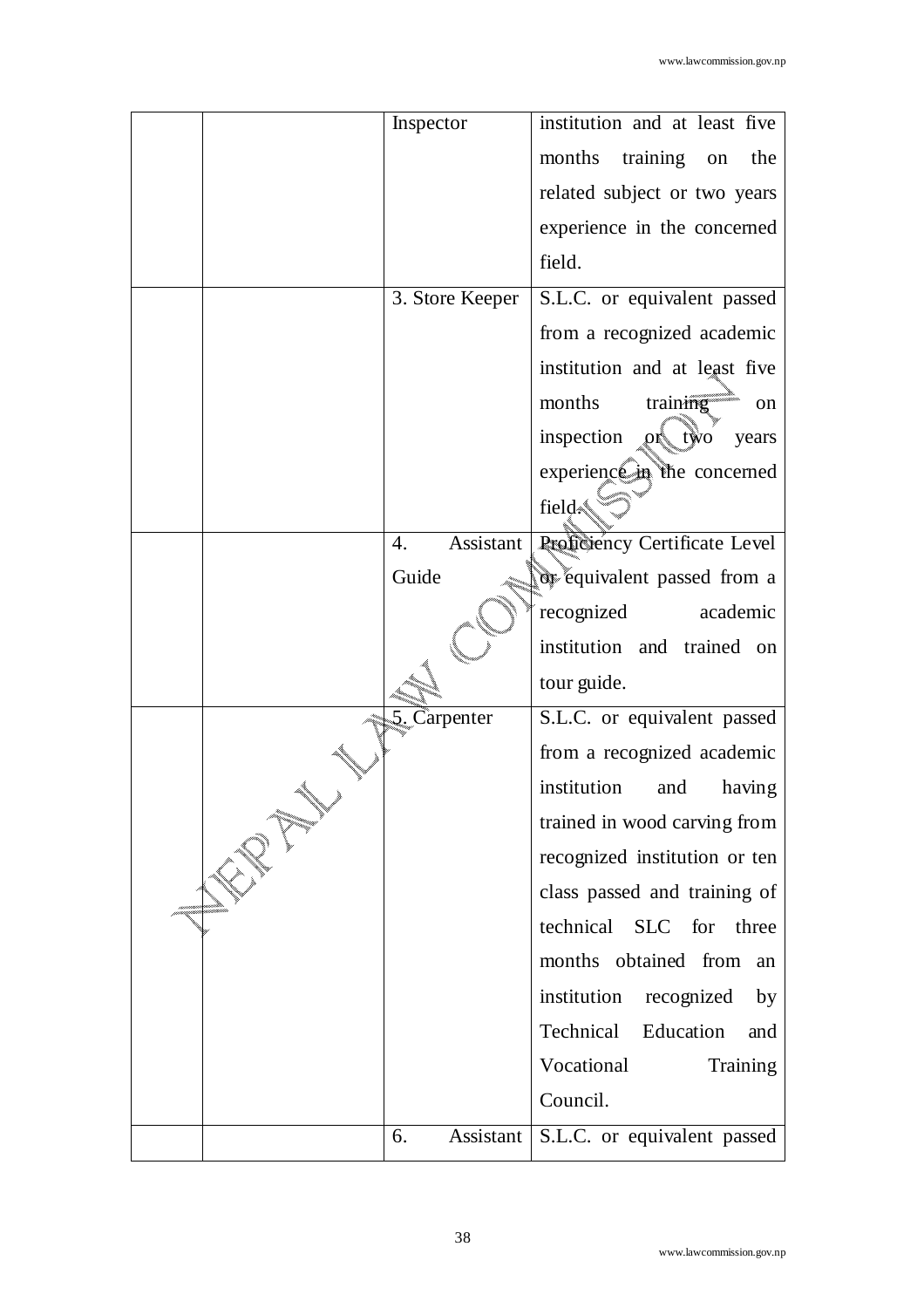|                         | Priest          | from a recognized academic      |
|-------------------------|-----------------|---------------------------------|
|                         |                 | institution<br>having<br>taken  |
|                         |                 | Karmakanda as a subject.        |
|                         | 7. Sambedi      | S.L.C. or equivalent passed     |
|                         |                 | from a recognized academic      |
|                         |                 | institution having taken veda   |
|                         |                 | as a subject.                   |
|                         | 8.Technical     | S.L.C. or equivalent passed     |
|                         | Assistant       | from a recognized academic      |
|                         |                 | institution Aaving<br>taken     |
|                         |                 | History and Culture as major    |
|                         |                 | subjects.                       |
| Museum<br>$sub-$<br>(2) | Assistant<br>1. | Proficiency Certificate Level   |
| Group                   | Chronologist    | or equivalent passed from a     |
|                         |                 | recognized<br>academic          |
|                         |                 | institution<br>having<br>opted  |
|                         |                 | History and Culture or SLC      |
|                         |                 | passed and training of six      |
|                         |                 | months on chronology or         |
|                         |                 | having experience of two        |
|                         |                 | years in the concerned field.   |
|                         | Assistant<br>2. | SLC or equivalent passed        |
|                         | Taxidermist     | from a recognized academic      |
|                         |                 | institution and having a        |
|                         |                 | training of at least five       |
|                         |                 | months on the concerned         |
|                         |                 | subject or having experience    |
|                         |                 | of<br>two<br>years<br>in<br>the |
|                         |                 | concerned field.                |
|                         |                 |                                 |
|                         |                 |                                 |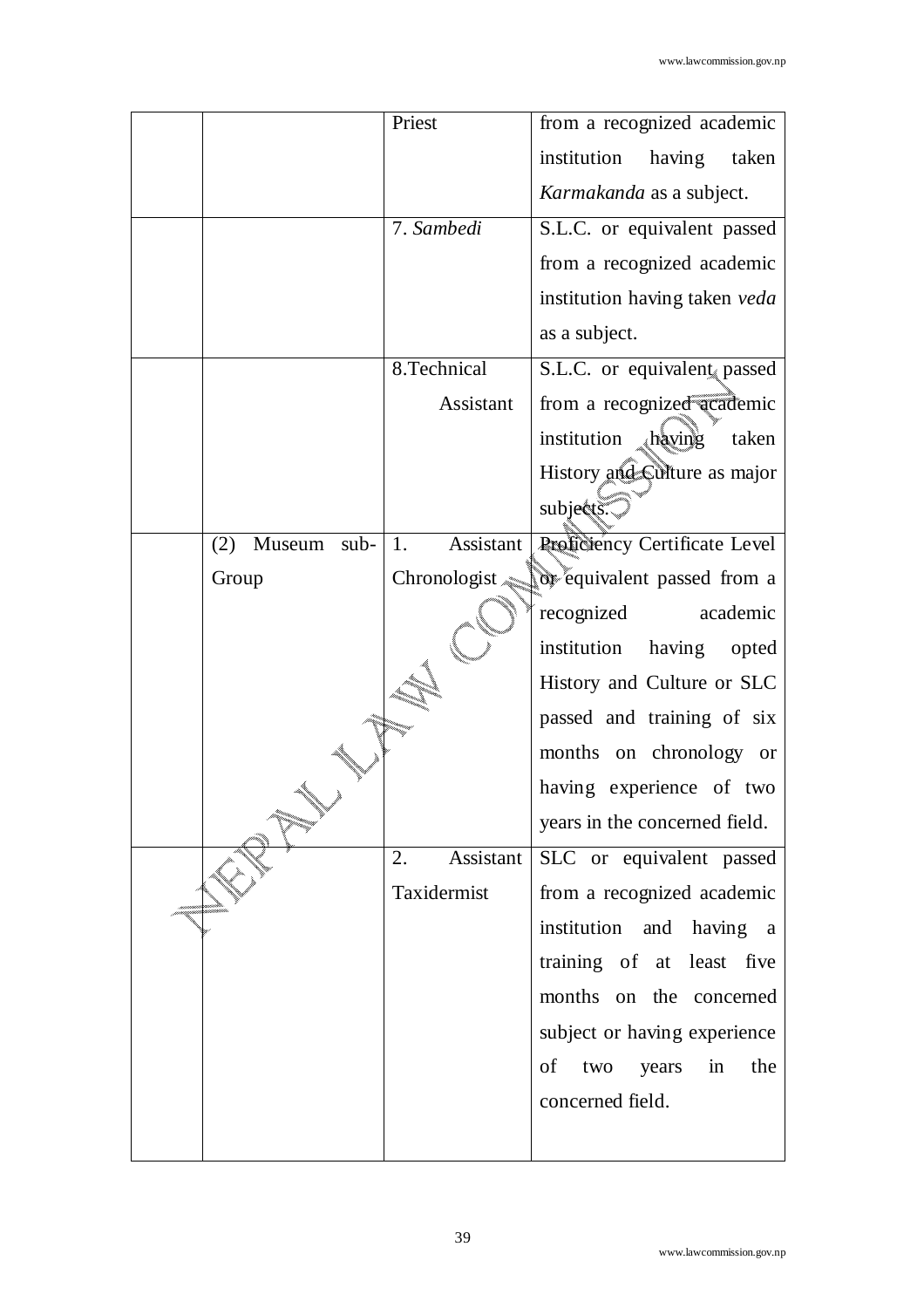| (e) Library Science          | 1.           | Counter   S.L.C. or equivalent passed   |
|------------------------------|--------------|-----------------------------------------|
| Group                        | Assistant    | from a recognized academic              |
|                              |              | institution<br>and<br>having            |
|                              |              | knowledge in the concerned              |
|                              |              | field.                                  |
| $(3)$ Non-                   | Junior<br>1. | Certificate of the concerned            |
| Gazetted                     | Pressman     | subject for the persons                 |
| <b>Third Class</b>           |              | having the certificate and              |
| Printing<br>(a)              |              | experience of two years in              |
| Management                   |              | the concerned field for ones            |
| Group                        |              | not having the certificate.             |
| (1)<br>Printing              |              |                                         |
| Management                   |              |                                         |
| sub-group                    |              |                                         |
| (b) Arts Group               | 1. Painter   | Training certificate on the             |
| (1) Drawing sub-             |              | concerned subject or<br>ten             |
| group                        |              | class passed and experience             |
|                              |              | of<br>years<br>in<br>the<br>two         |
|                              |              | concerned field.                        |
| Archaeology<br>(c)           | 1.           | Gallery   SLC or equivalent passed      |
| Group <sup>®</sup>           | Guard        | from a recognized academic              |
| Archaeology<br>$\mathcal{V}$ |              | institution or ten classes              |
| sub-Group                    |              | passed and having a training            |
|                              |              | <b>NCC</b><br>of<br>having<br><b>or</b> |
|                              |              | experience of two years in              |
|                              |              | the area of police or army.             |
|                              | 2.<br>Script | Ten class passed from a                 |
|                              | Assistant    | recognized<br>academic                  |
|                              |              | institution and having fine             |
|                              |              | hand-writing                            |